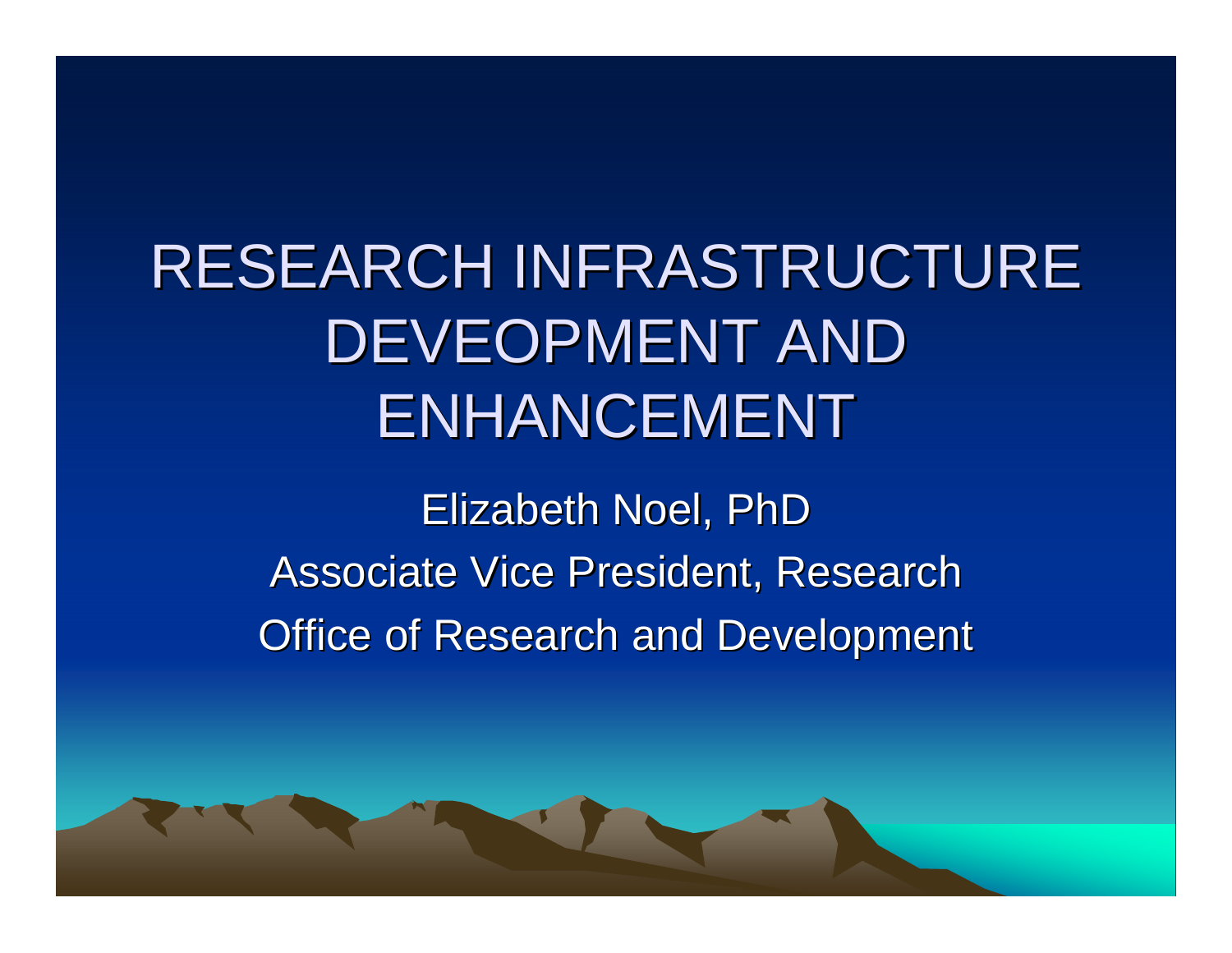The Office of Research and Development is an integral part of the research infrastructure.

- The Research Infrastructure may be described as the basic facilities, materials, supplies, and the collection of human capital (behaviors and actions), that guide, support, manage and enhance the total university environment.
- These elements help the University engage in the processes expected/required by the scholarly community to engage in research.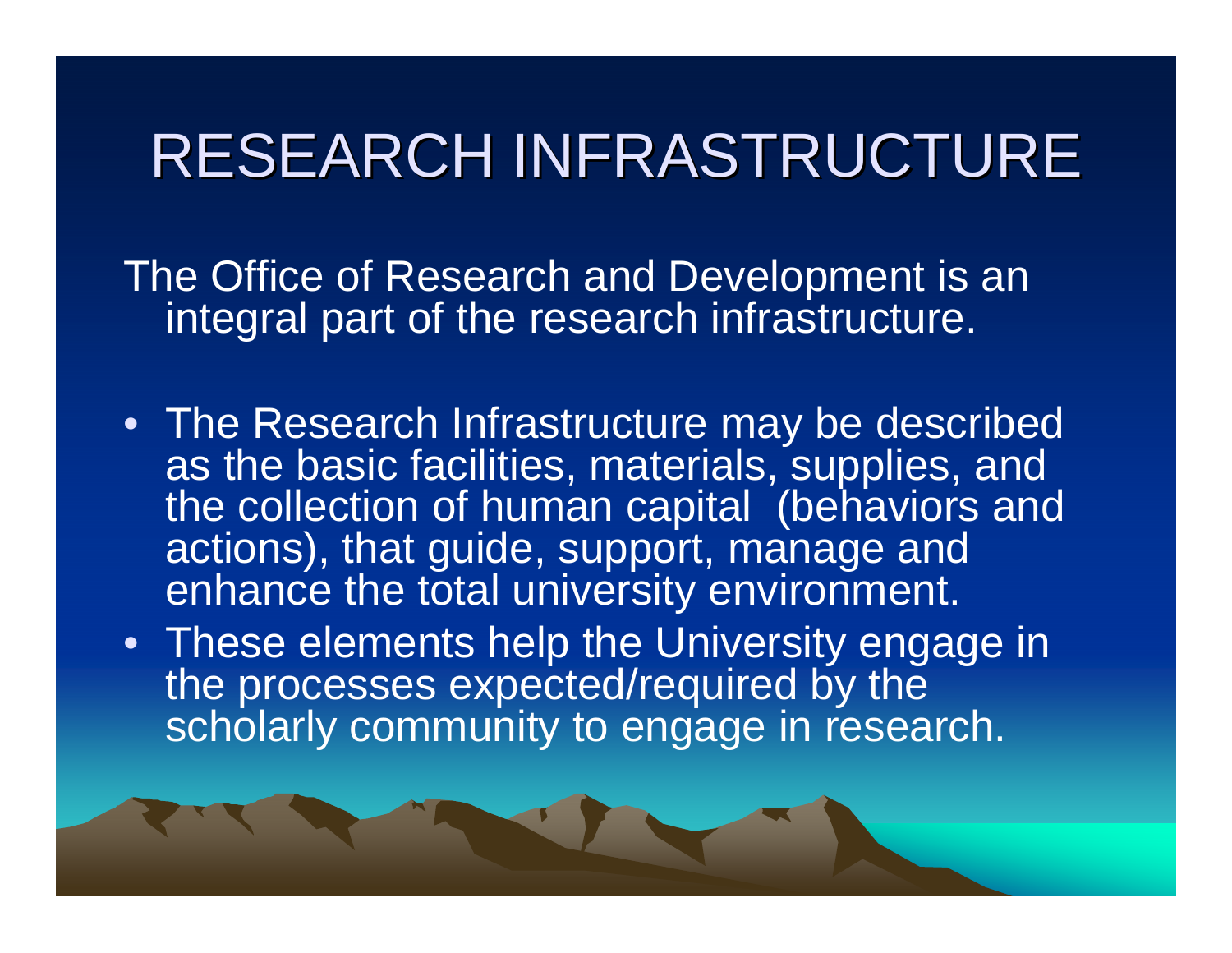• Research, an integral component of the University since the University accepted land grant status following the Morrill Act of 1890 and established a branch of the Agricultural Experiment Station in 1947 as a result of the 1887 Hatch Act.

• These actions began the tradition of agricultural research and community service, which continues today.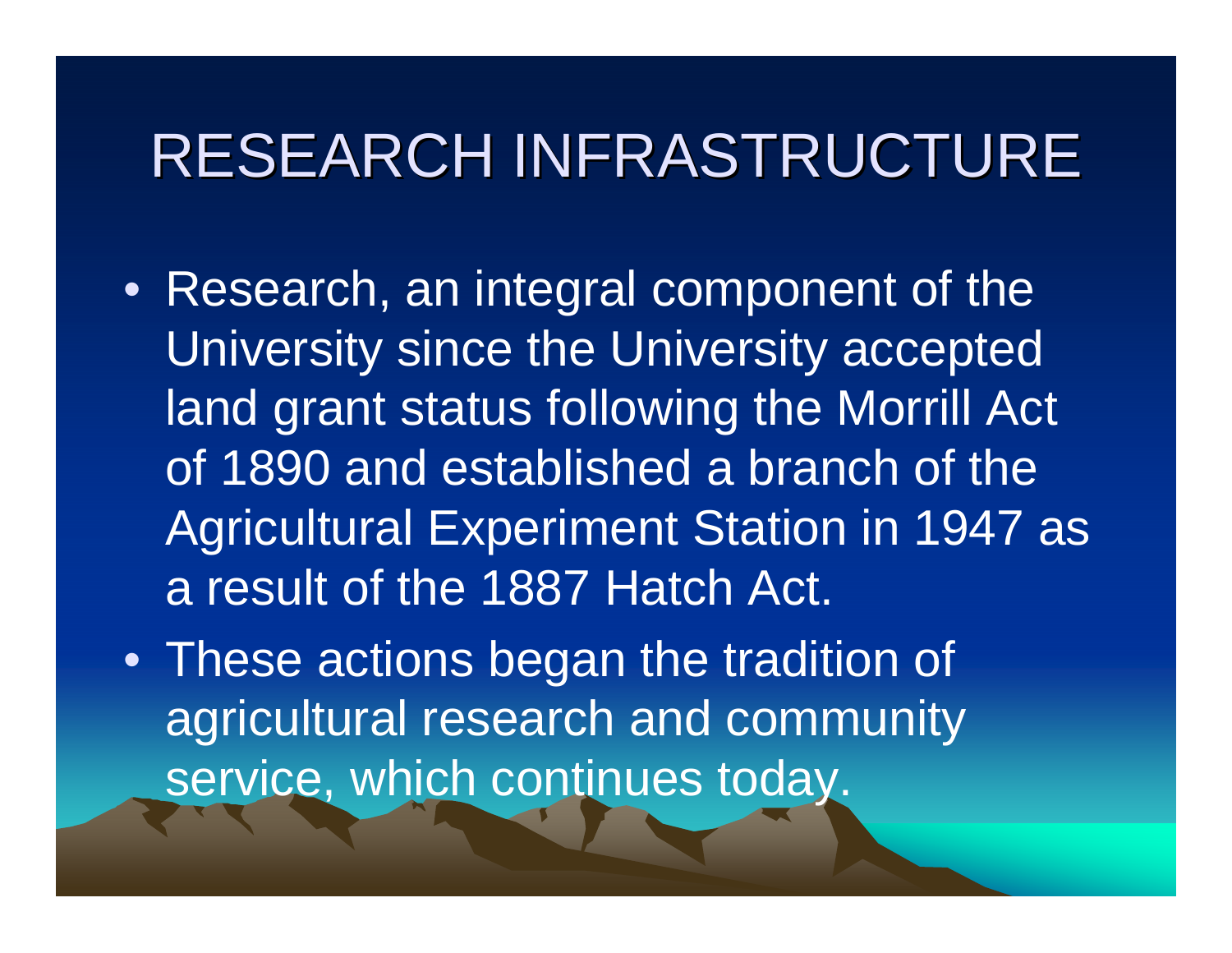- The division of graduate studies began in 1937 with offerings in agricultural economics, rural education, agricultural education, school administration and supervision, and rural sociology.
- The current research foci include extending knowledge in all disciplines offered and incorporating research-based experiences in both undergraduate and graduate students' academic development.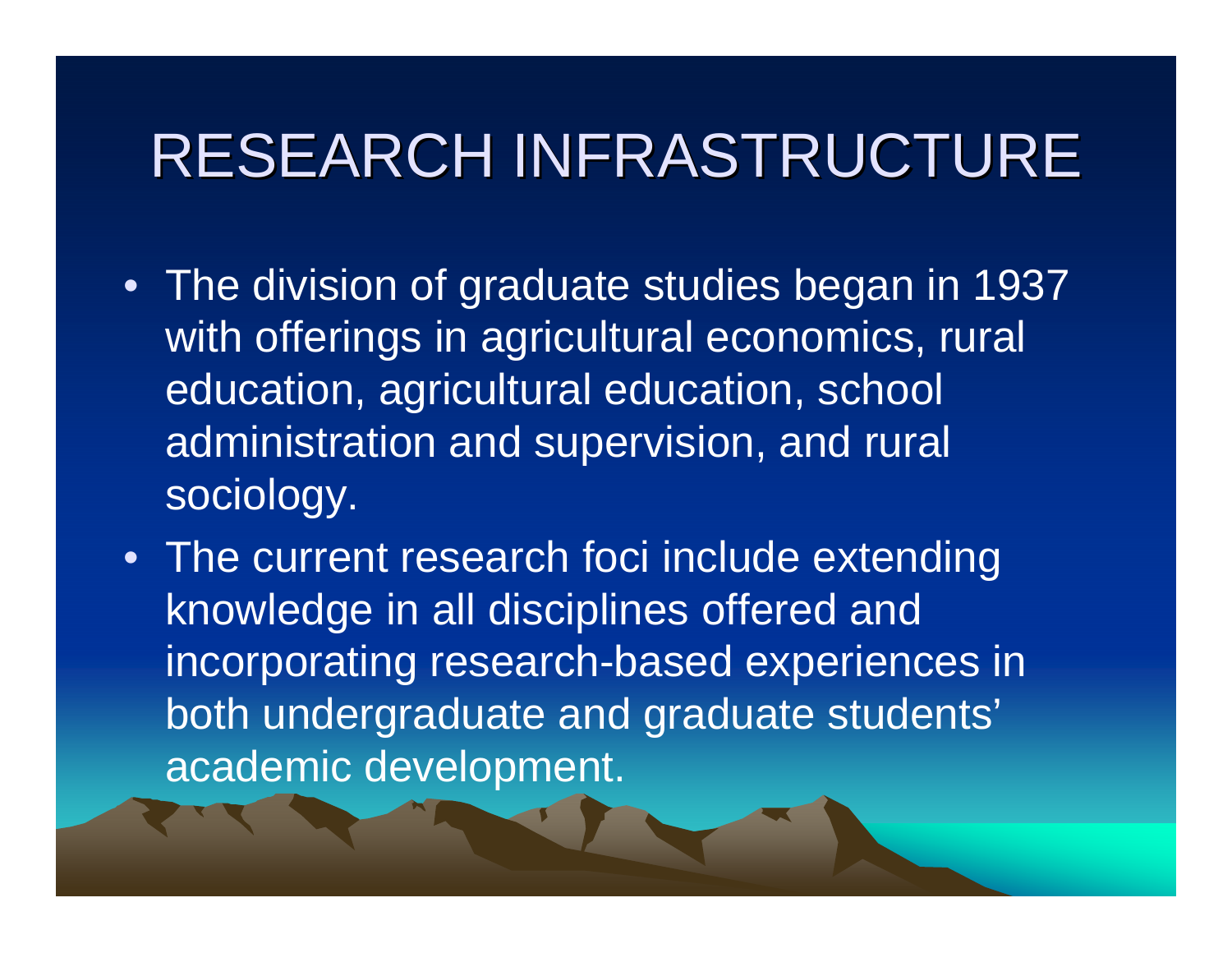- During FY `07, at least one graduate major was offered in each of the eight colleges and schools.
- General oversight of all graduate programs is provided by the Graduate Council, an organ of the Graduate School.
- The University mission statement indicates that it is committed to expanding its advanced educational offerings to include multiple doctoral programs.
- The first doctoral program was initiated in 2000 with classes beginning in January 2001.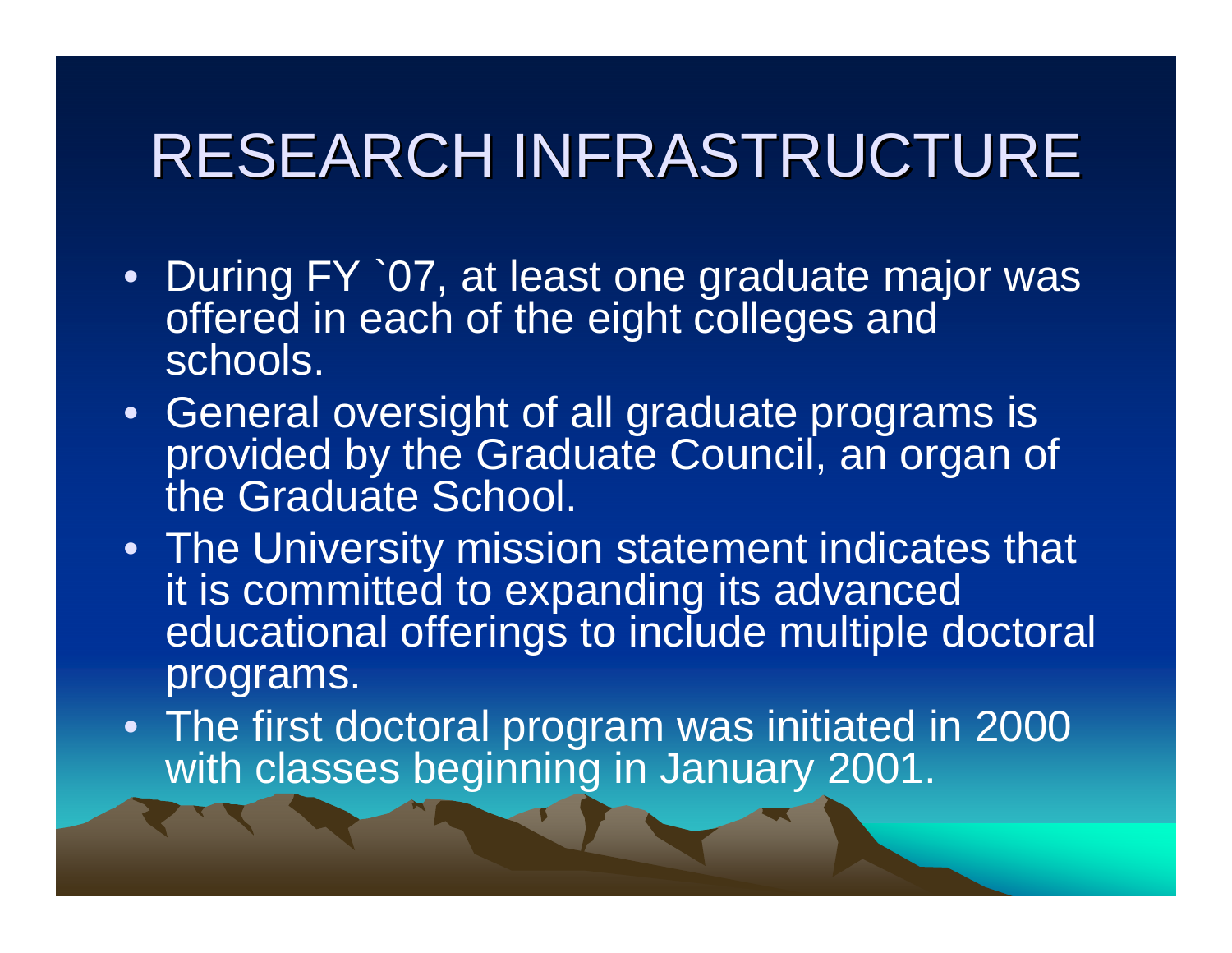- In order for the University to effectively and efficiently initiate and expand graduate study programs, especially at the doctoral level, it is imperative that support is provided for increasing scholarship among faculty and professional staff.
- It is essential that faculty and professional staff engage in coordinated planning, implementation, evaluation, and dissemination of basic and applied research results.
- It is essential that the educational outcomes of future professionals can be documented through specified learning outcomes in research.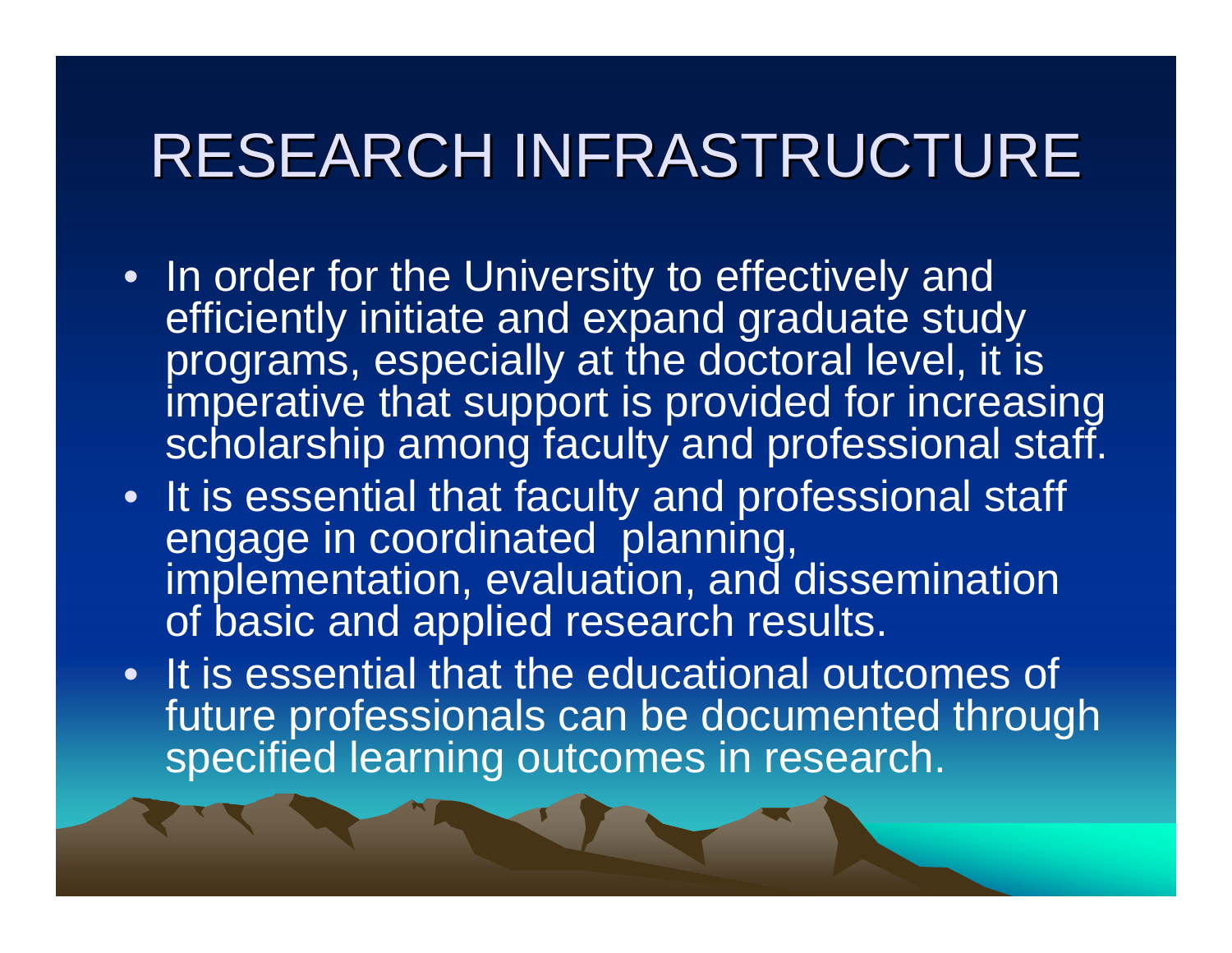- • Research infrastructure development and enhancement is significantly critical to achieving relevance in the research component of the mission.
- • Research provides an avenue to address issues and propose solutions designed to respond to the needs and aspirations of individuals, families, organizations, agencies, schools and communities – both rural and urban.
- $\bullet$  Discovery through research is the foundation for teaching/learning and service/engagement.
- $\bullet$  In order to enhance the research environment, greater coordination must exist between research and teaching, especially graduate study programs.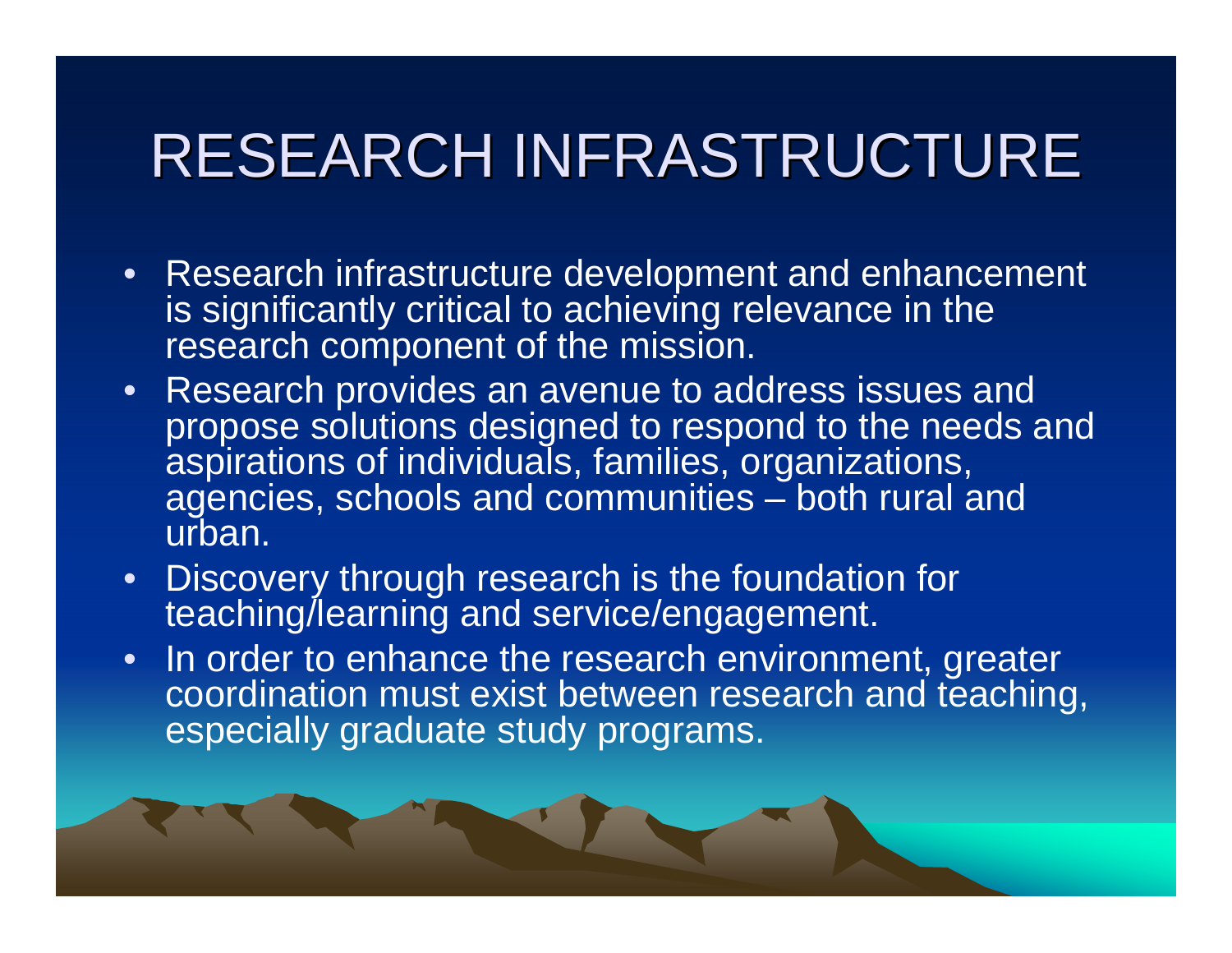- • Research infrastructure development and enhancement is essential to:
	- -building the capacity of the institution to attract external funding for research;
	- -helping move the university closer to achieving and/or exceeding the state performance goal for expenditure of externally funded research dollars (currently \$9-11M annually);
	- -coordinating activities among general institutional research, institutional effectiveness (assessment), graduate studies, applied research, and finally to the development of a community of research scholarly endeavors.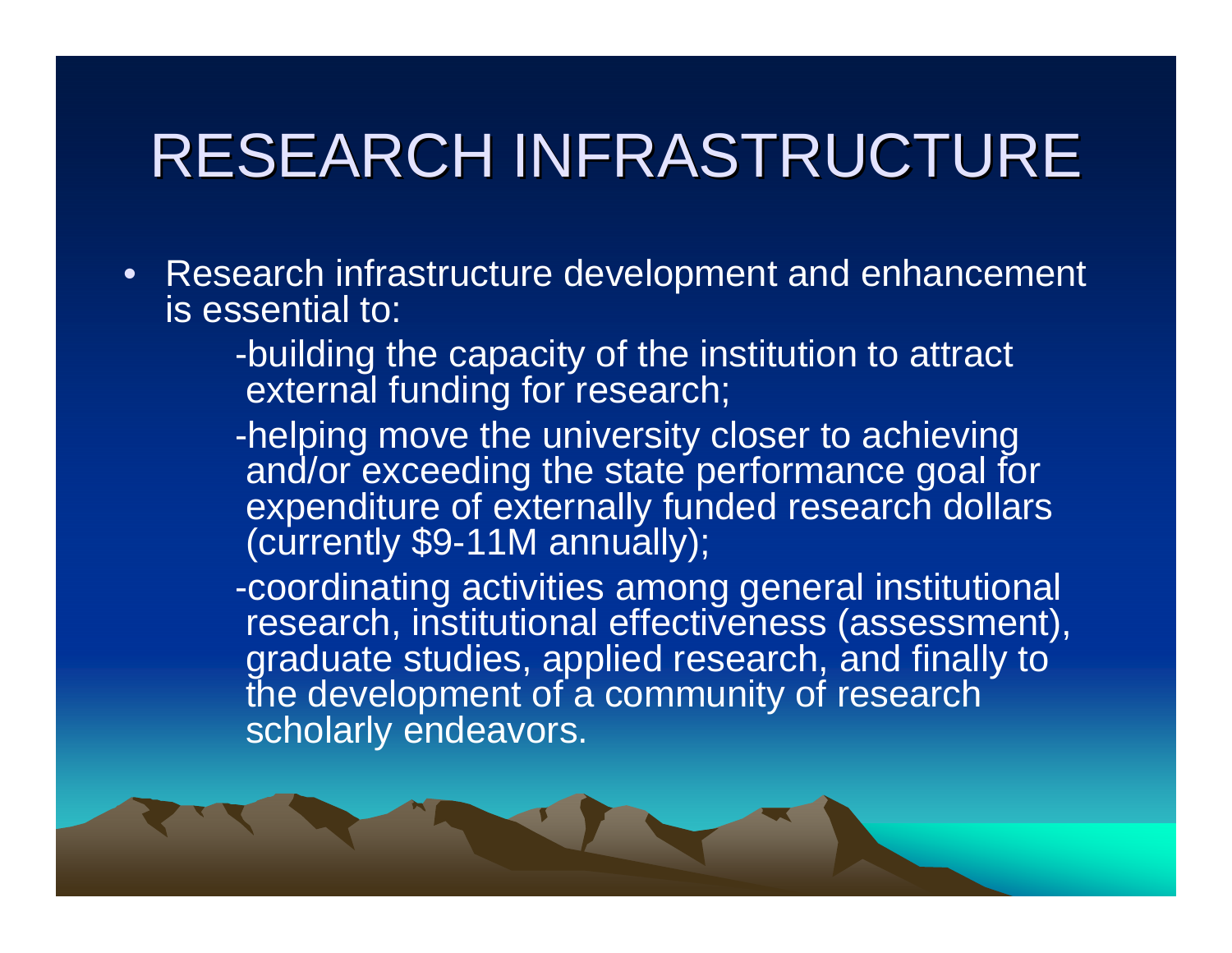#### RESEARCH

A systematic investigation, including research development, testing, and evaluation, designed to develop or contribute to generalizable knowledge.

- Activities which meet this definition constitute research for purposes of this policy, whether or not they are conducted or supported under a program which is considered research or for other purposes.
- Some demonstration and service programs may include research activities.

(TITLE 45, CODE OF FEDERAL REGULATIONS, PART 46.102).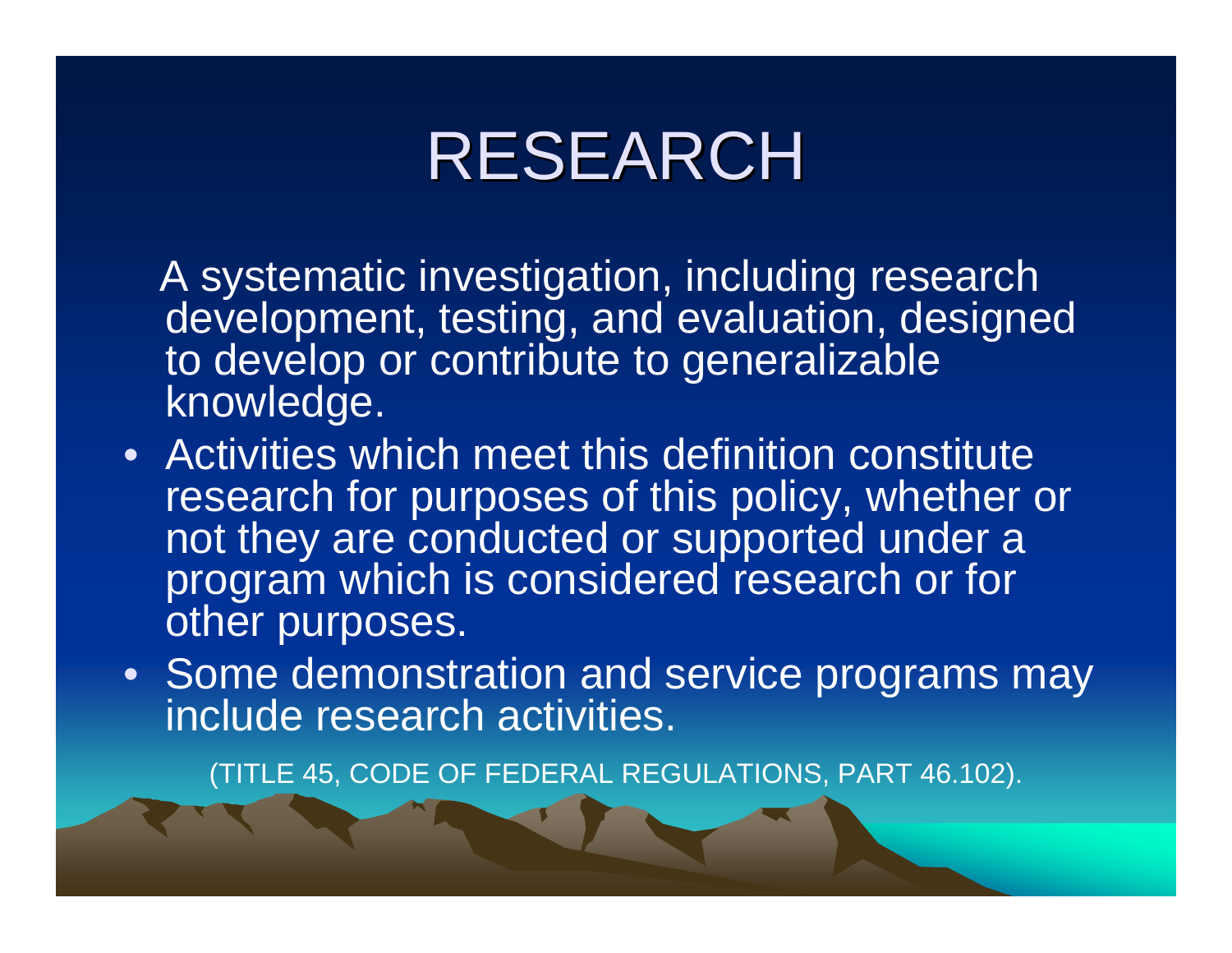# **RESEARCH REGULATIONS**

TAMUS Regulation 15.01.01, Administration of Research and Sponsored Agreements

Categorizes research as:

- • **University research** – all research and development activities that are separately budgeted and accounted for by the institution under an internal application of institutional funds.
- **Organized research** all research and development activities of an institution that are separately budgeted and accounted for.
- $\bullet$  **Departmental research** – all research, development and scholarly activities that are not organized research and consequently is not accounted for by a separate budget.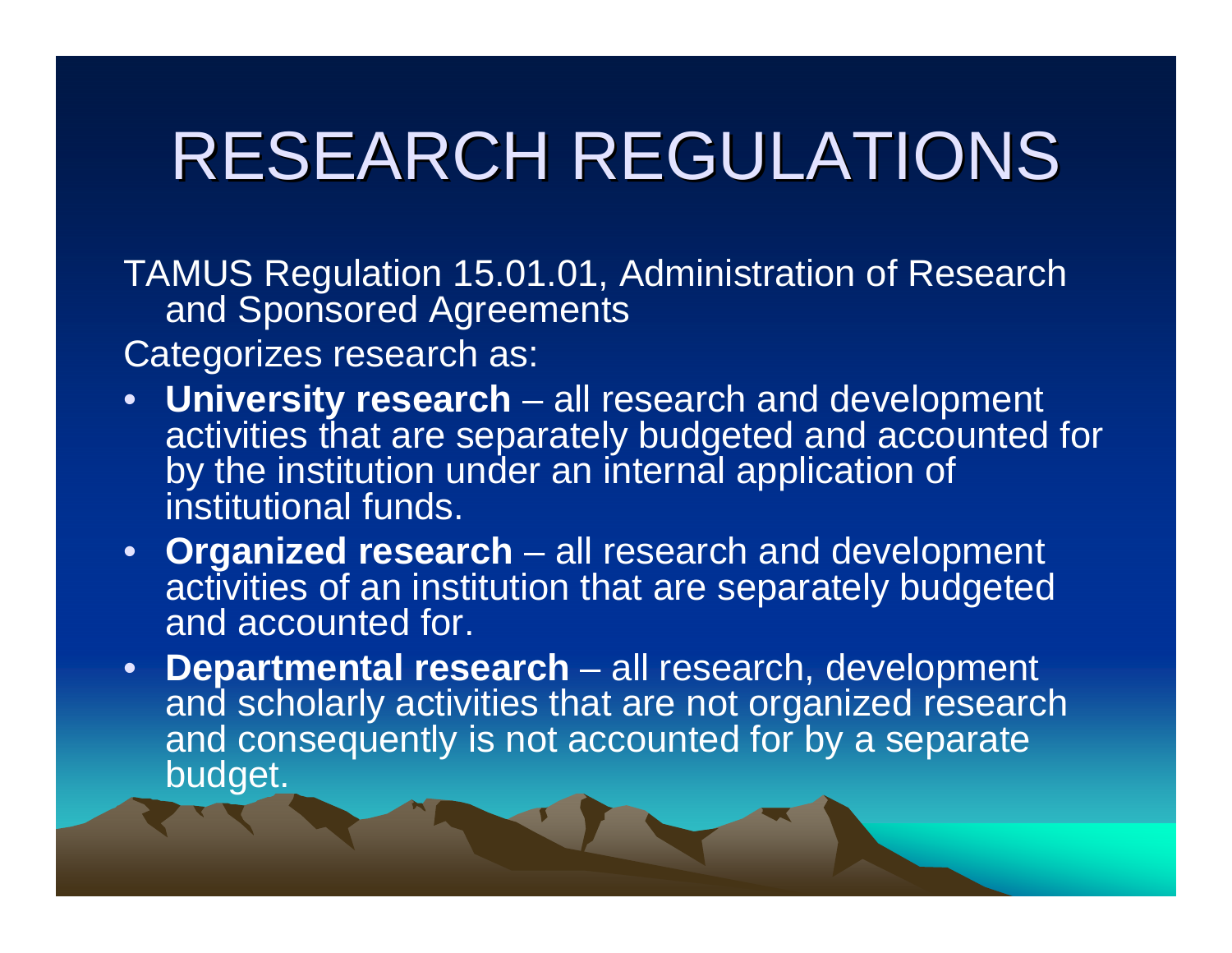# **RESEARCH REGULATIONS**

TAMUS Regulation 15.01.01, Administration of Research and Sponsored Agreements

Categorizes research as:

• **Sponsored research** – all research and development activities that are externally sponsored by federal and non-federal agencies and organizations.

#### **Categorizes Sponsored Program Agreements** as:

• activities that include programs and projects that are supported in whole or in part with funds, materials, or other resources provided by sources outside the University as grants, contracts, or cooperative agreements. These agreements are typically for Instruction and Training or Other Activities which involve the performance of work, i.e., community service programs. These activities may be categorized as research, but are typically not defined as such.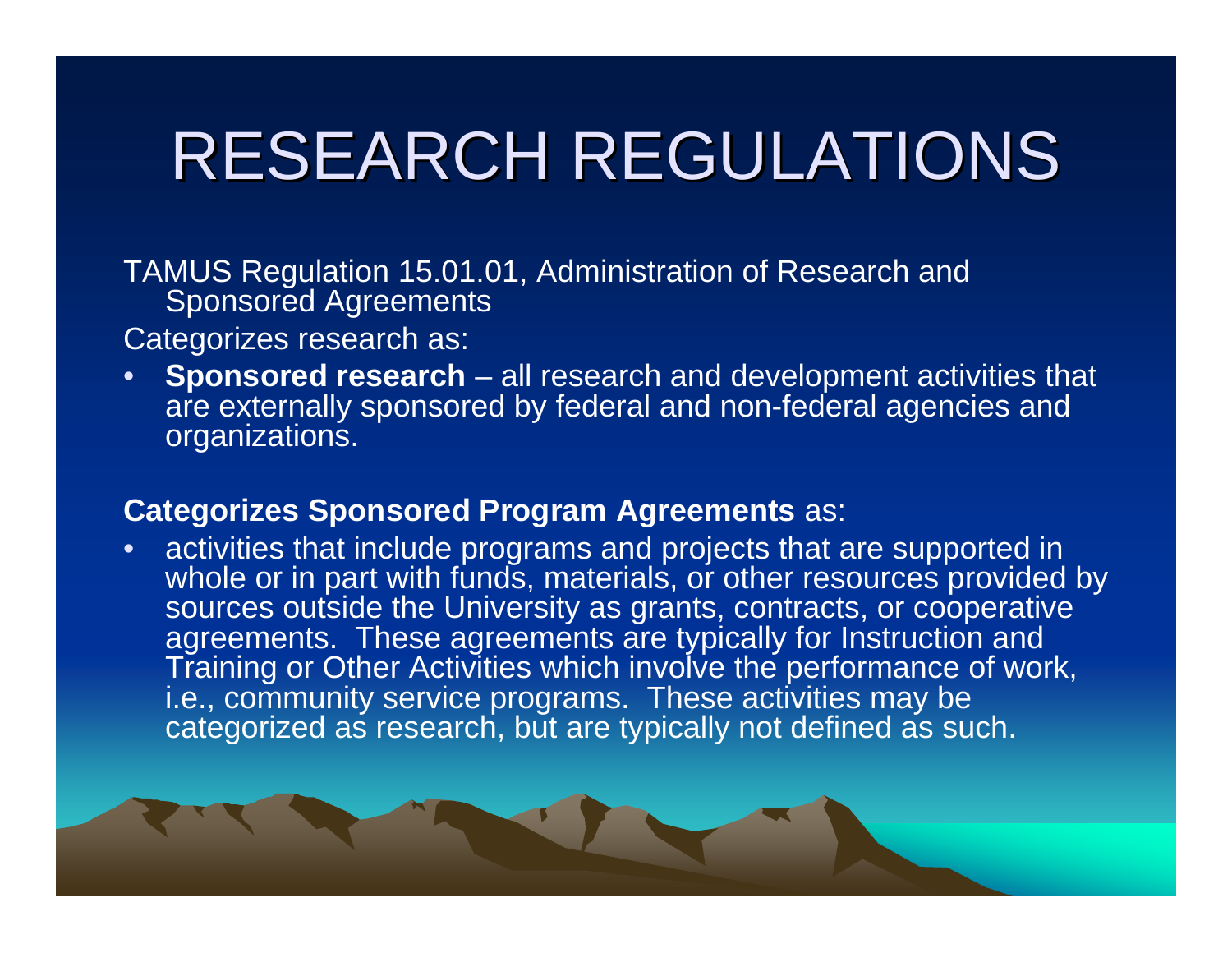**RESEARCH REGULATORY COMPLIANCE REQUIREMENTS**

Apply to ALL university research, teaching or service activities.

- • As mandated by federal law, the University is in compliance with the Department of Health and Human Services (DHHS) when, according to University procedures, all such research, funded or not, conducted by University personnel or students, or otherwise sponsored by the University, and having human participants, must be reviewed by the Institutional Review Board (IRB).
- • Approval must be obtained prior to the conduct of any activity and the project must be reviewed at least annually for as long as it is active. In a continuous project, a new protocol application must be submitted every three years.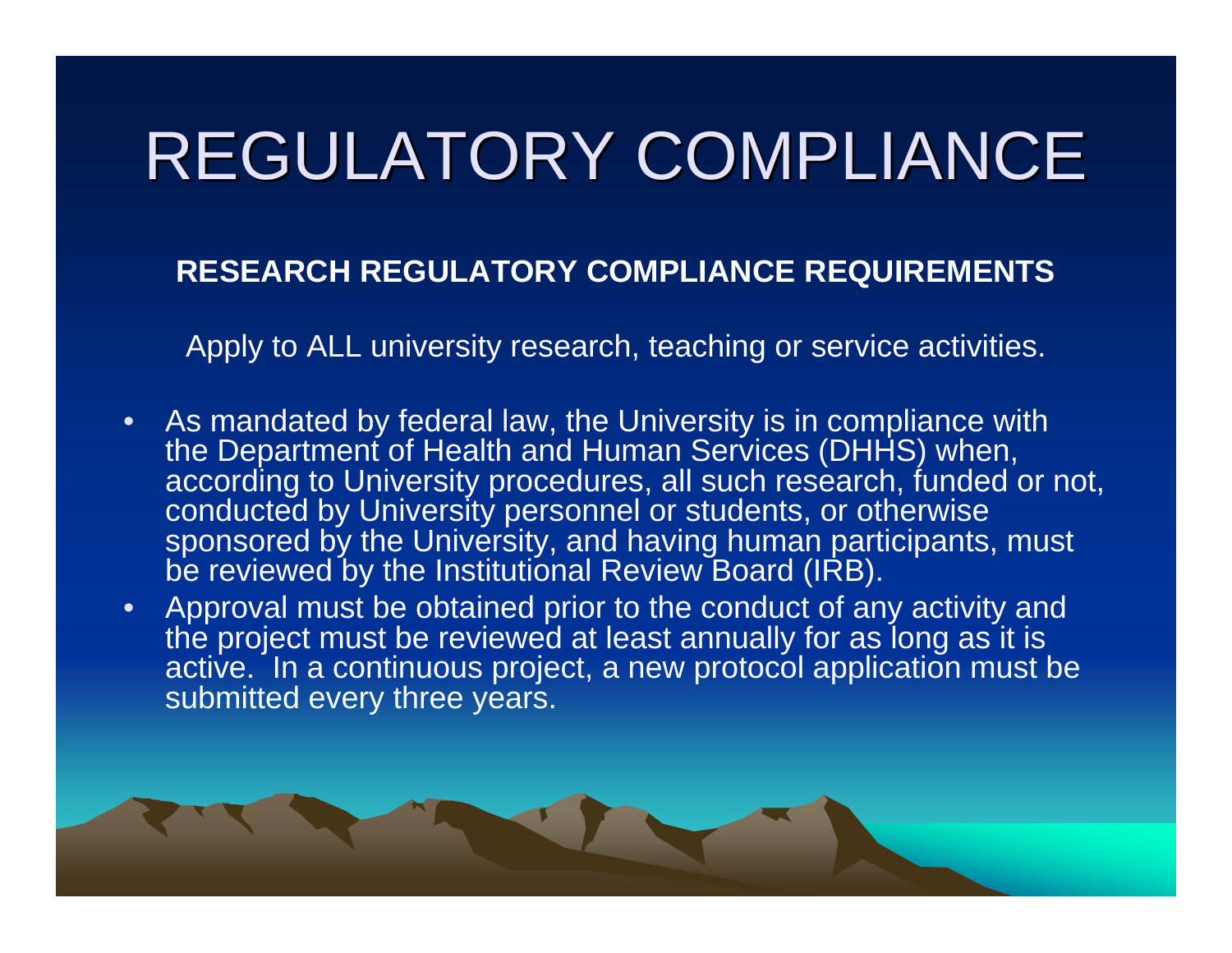#### **ASSESSMENT AND REGULATORY COMPLIANCE**

- Information obtained for the purpose of **documenting the effectiveness** of an institutional-wide component or a College/School, department, division or Center at the University and **intended to guide good practice** for the unit being assessed, does not require Regulatory Compliance Committee review or approval prior to commencing substantive work.
- Information gathered during this effort CANNOT be used for any private or personal research purposes, i.e., presentation or publication, without prior approval of the University Regulatory Compliance Committee organized to help ensure the rights and welfare of participants in research activities.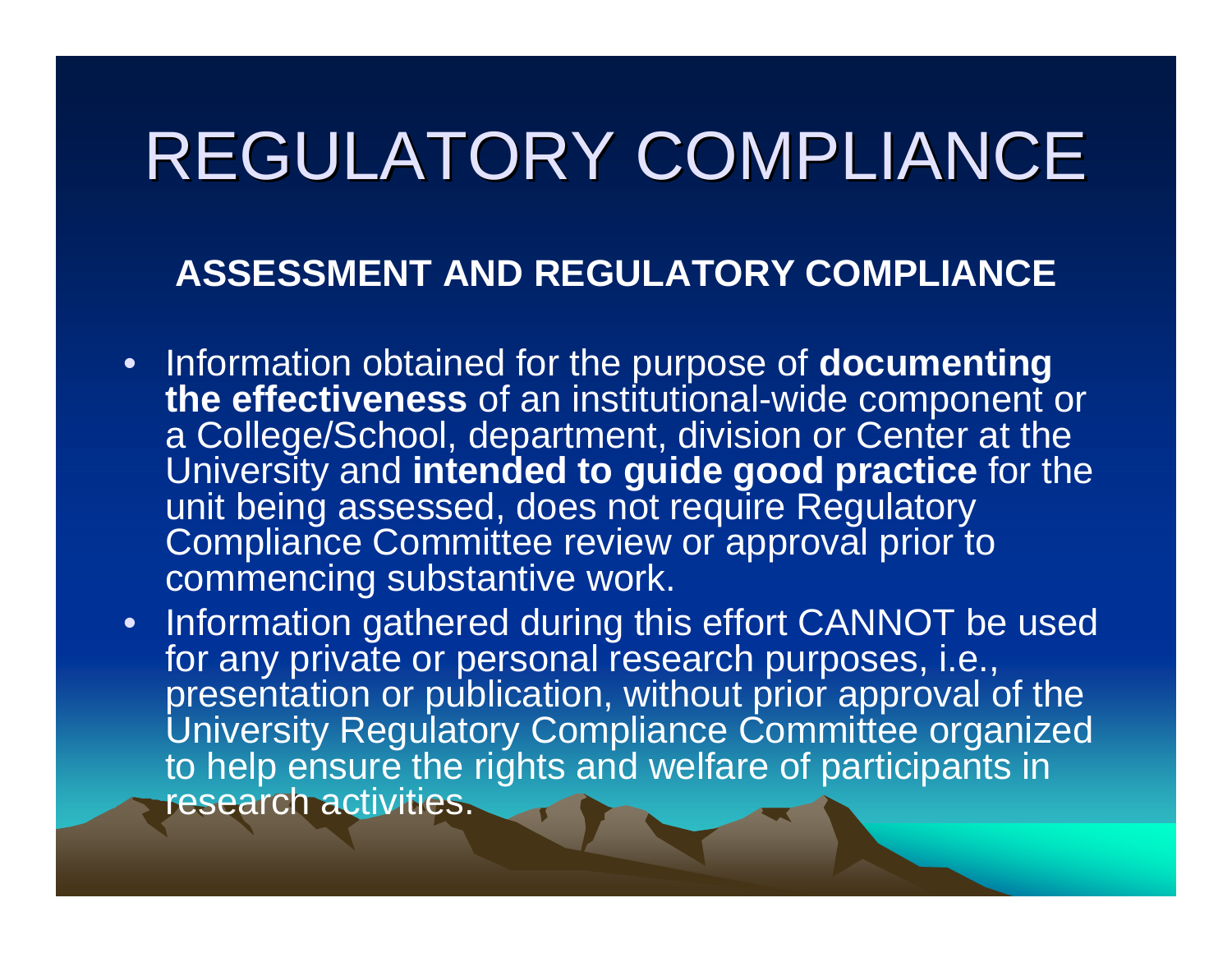#### ASSESSMENT DATA

• If it is determined, after information has been obtained through an assessment process, that the information could be used for presentation or publication, approval by a University Regulatory Compliance Committee must be sought and received prior to use of the information for either publication or presentation in any format other than as an internal institutional report.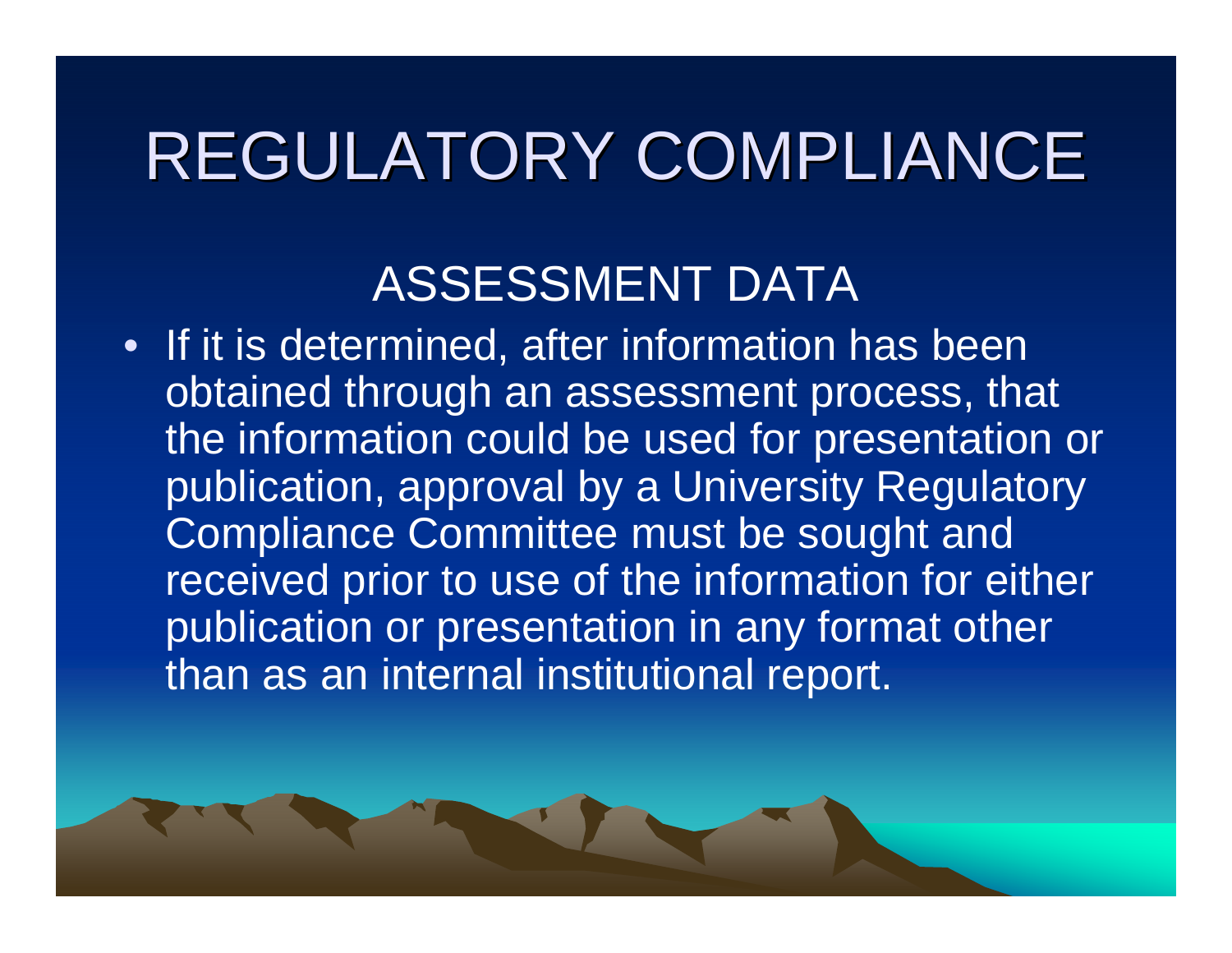#### **CLASSROOM/LABORATORY ACTIVITIES AND REGULATORY COMPLIANCE**

- Research as normal classroom/laboratory activities designed to train students in research methods, usually do not fall within the federal definition of research.
- Course work in Research Methods should include information regarding Research Regulatory Compliance requirements for the conduct of research.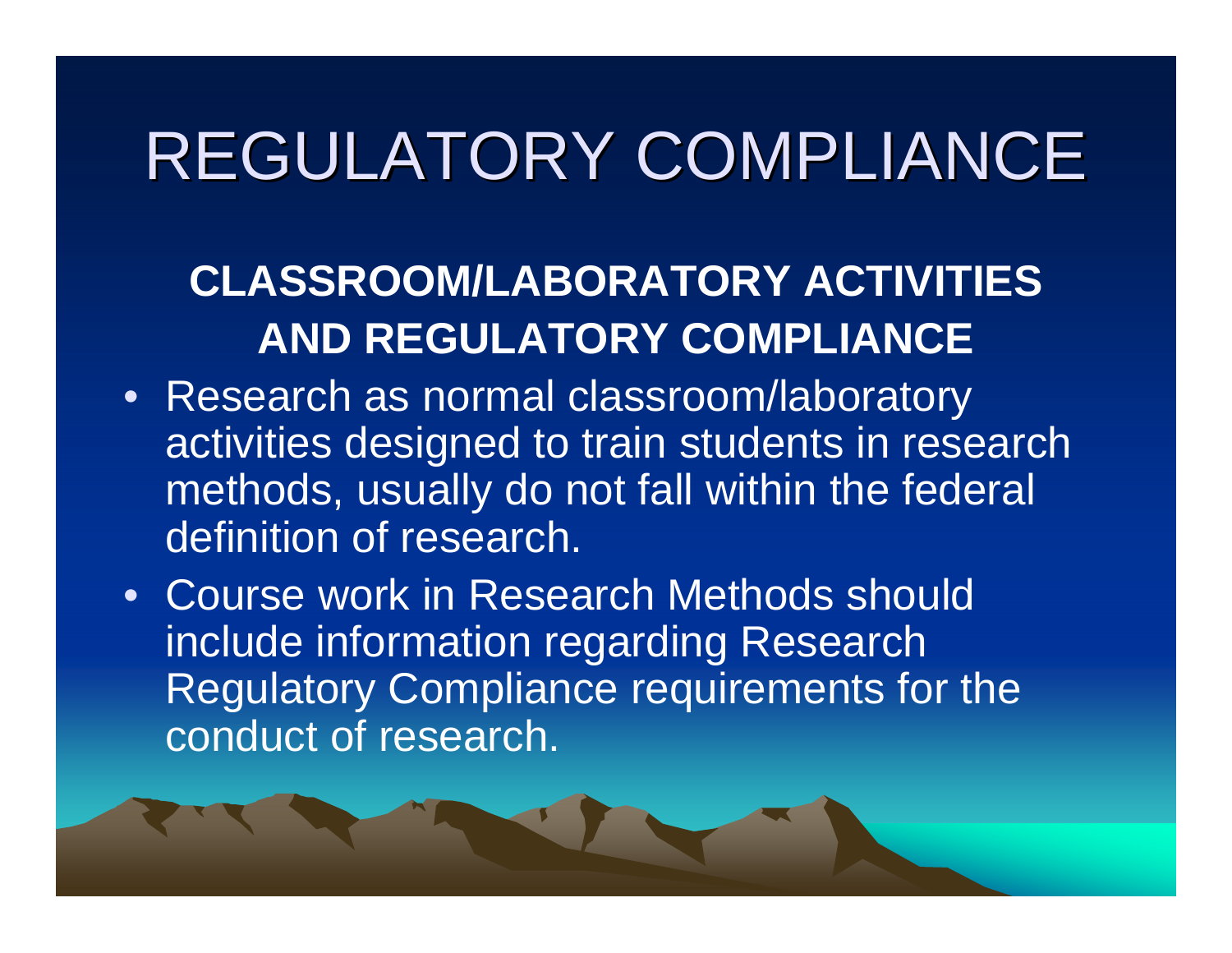Adherence to Regulatory Compliance Guidance

Faculty members teaching Research Methods as normal classroom/laboratory activities should complete and submit to the Office of Research Regulatory Compliance, Office of Research and Development, the **Classroom Research Project Protocol Application** prior to the first class day during an enrollment period during which the course will be taught, but definitely prior to the collection of data.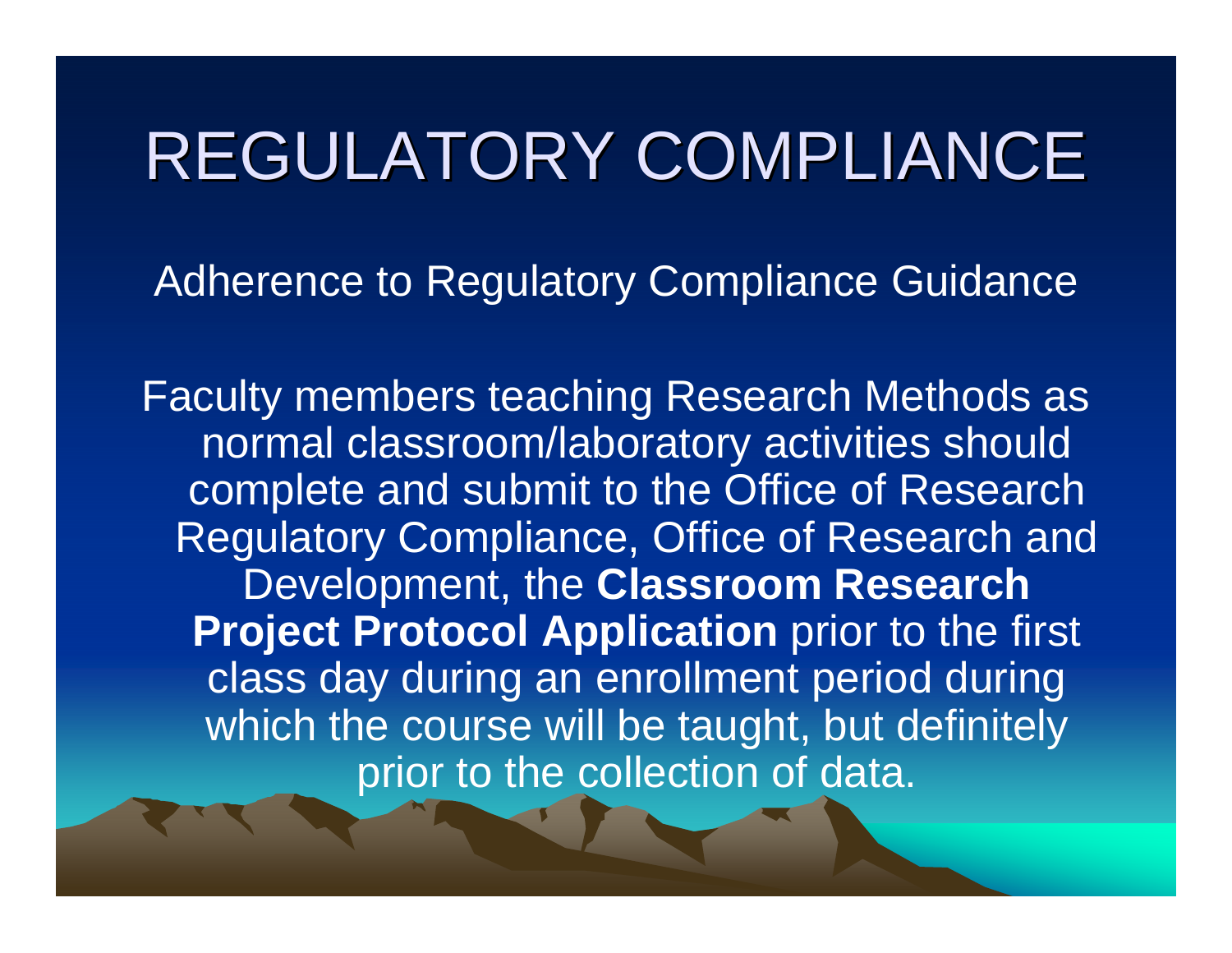The **Classroom Research Project Protocol Application** should include:

- a copy of the course syllabus that outlines student performance expectations – learning outcomes.
- $\bullet$  the submitted protocol application will be reviewed by the appropriate compliance committee(s) and NOTIFICATION of status will be provided to the faculty member within 30 days of submission.
- $\bullet$  this approval process for Classroom/Laboratory research activities eliminates the need for individual student protocol applications and approval when the planned activities are a part of normal classroom/laboratory expectations and will be conducted within the classroom/laboratory setting.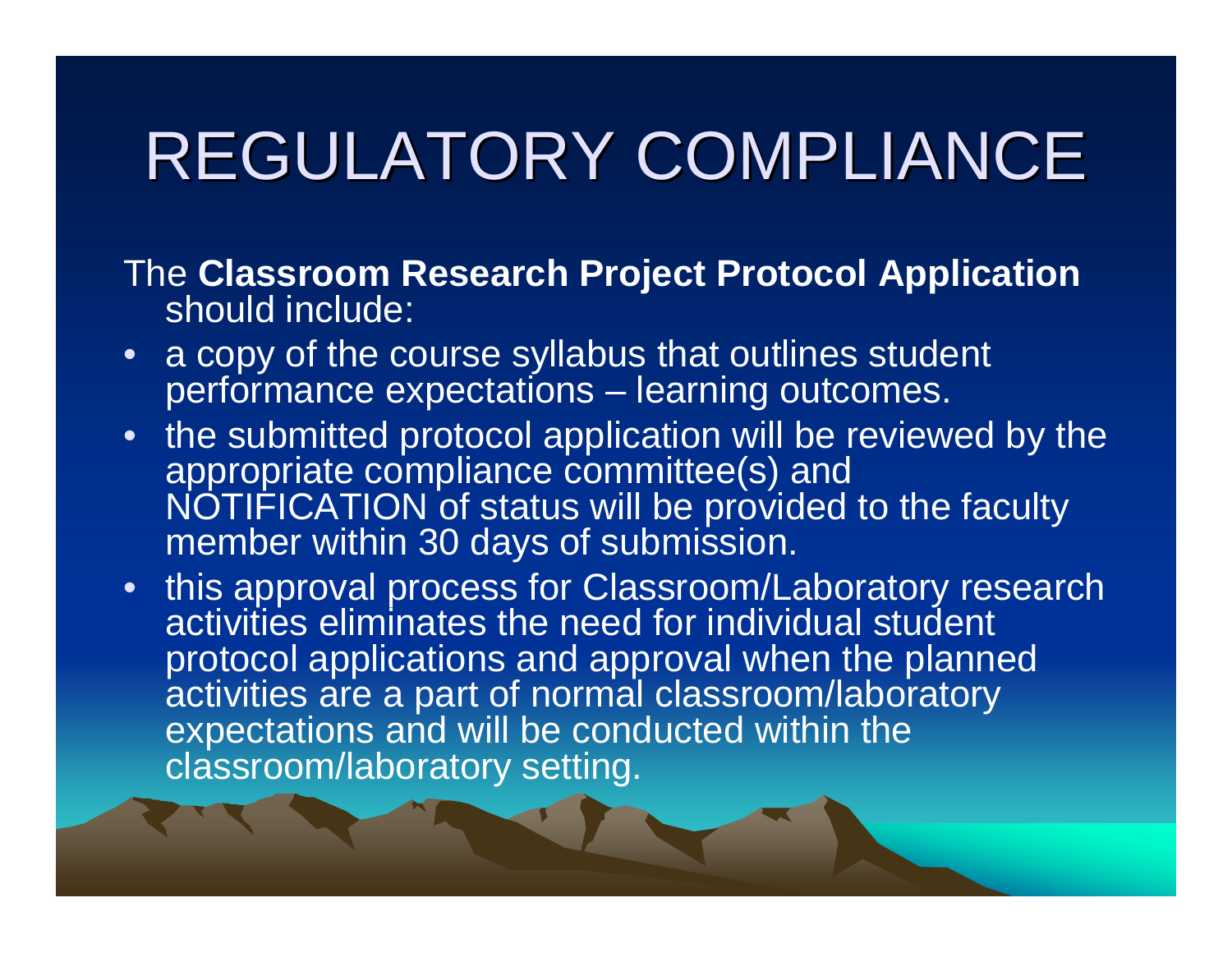## REGULATORY COMPLIANCE

ALL RESEARCH conducted with the intent to contribute to generalizable knowledge through publication or presentation within an academic discipline, including that originating from classroom or other institutional activities or that reach outside the classroom/laboratory, MUST meet the institutional Research Regulatory Compliance requirement and have available, upon request, an approved protocol for review.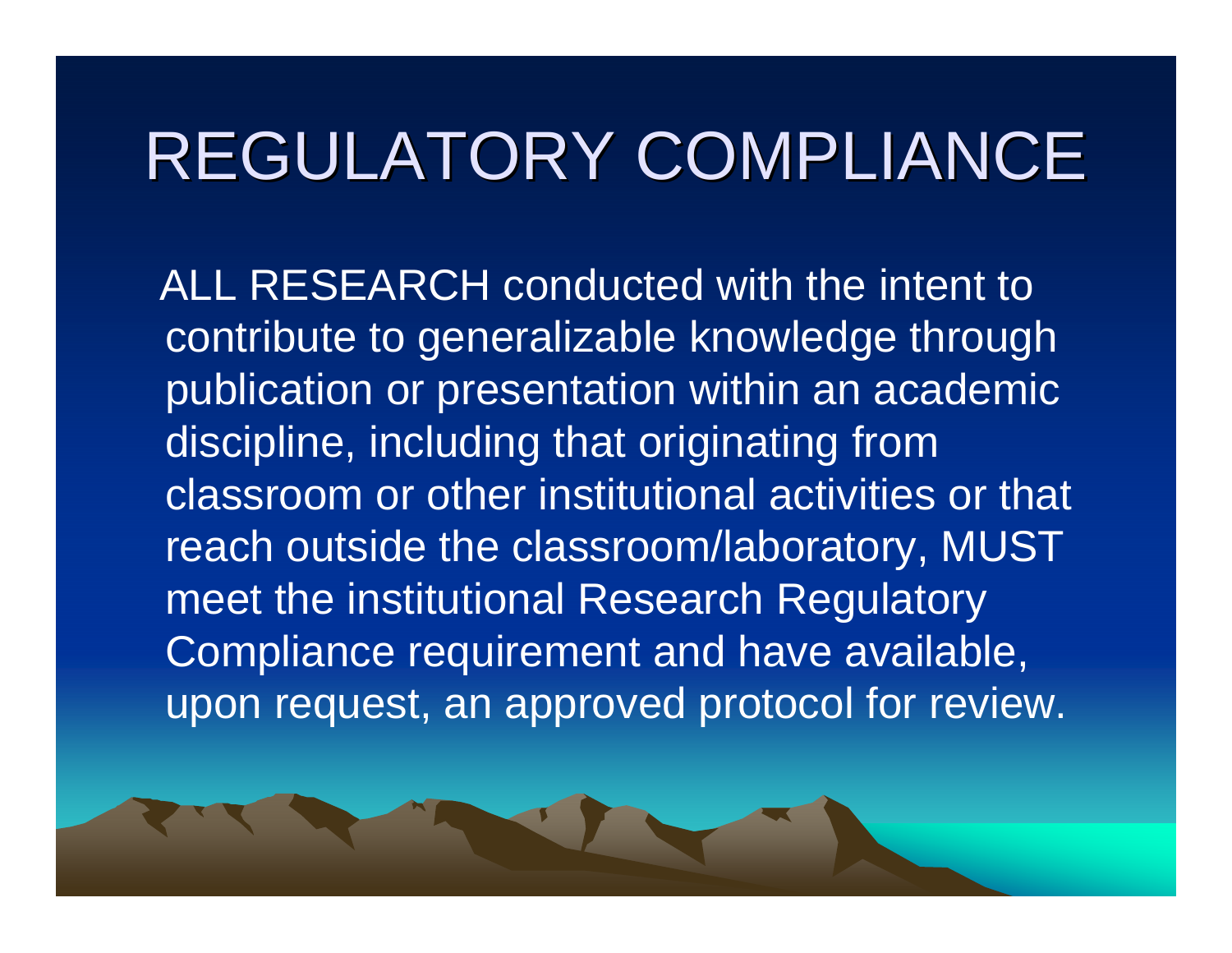# REGULATORY COMPLIANCE

- • Undergraduate and graduate student research (major term papers, theses, and dissertations) clearly fall within the federal definition of research.
- • The plan for ALL major term papers, theses, or dissertation research MUST have an approved protocol on file prior to commencing substantive work on the project.
- • Documentation of protocol approval should be included in the final copy of the term paper, thesis, or dissertation submitted to the University.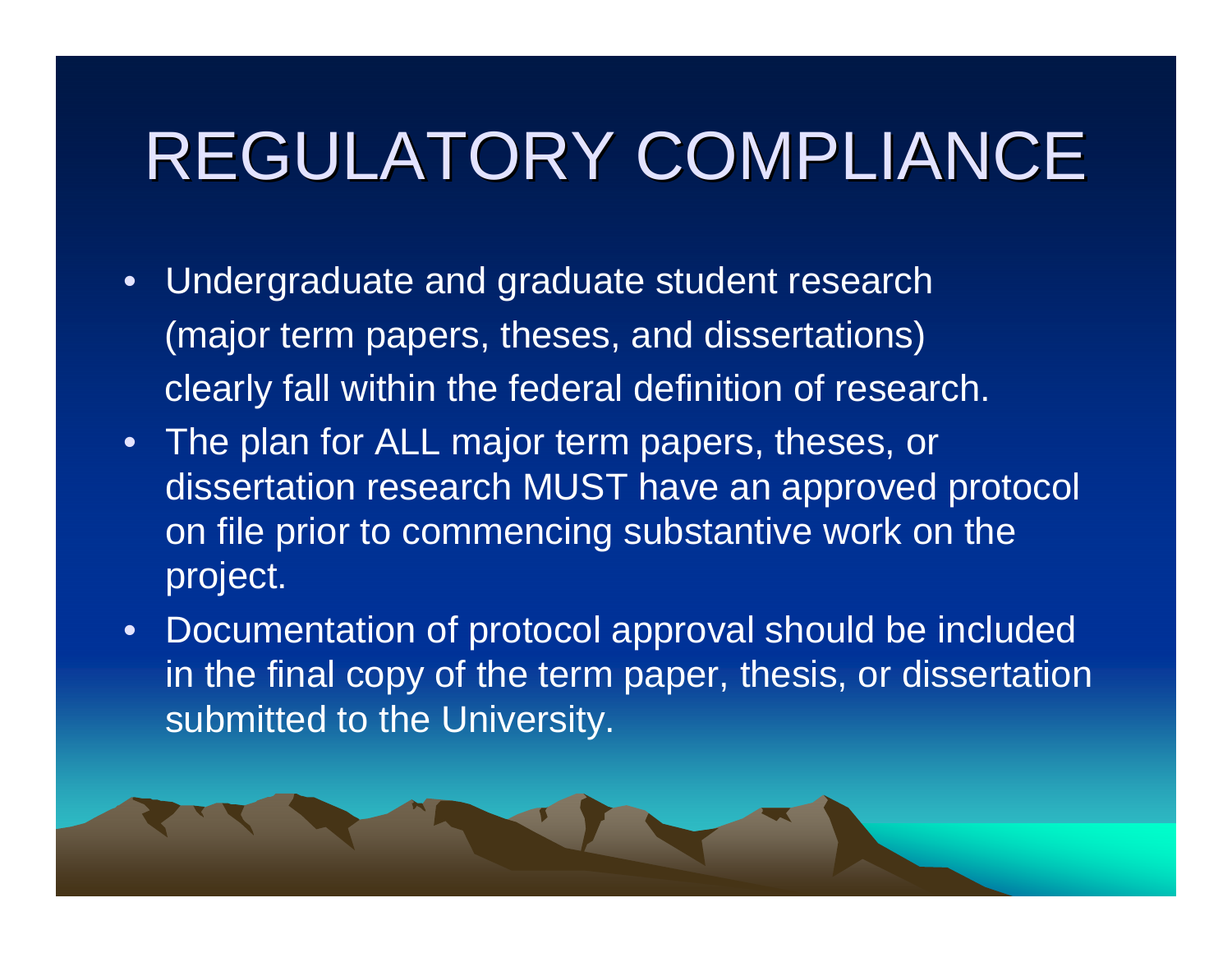The regulatory compliance committee responsible for safeguarding the rights and welfare of human participants is the **Institutional Review Board (IRB);** for safeguarding the humane care and treatment of animals is the **Institutional Animal Care and Use Committee (IACUC);** and for activities involving Bio-hazards, recombinant DNA molecules, and radiation safety is the **Institutional Bio-safety Committee (IBC).**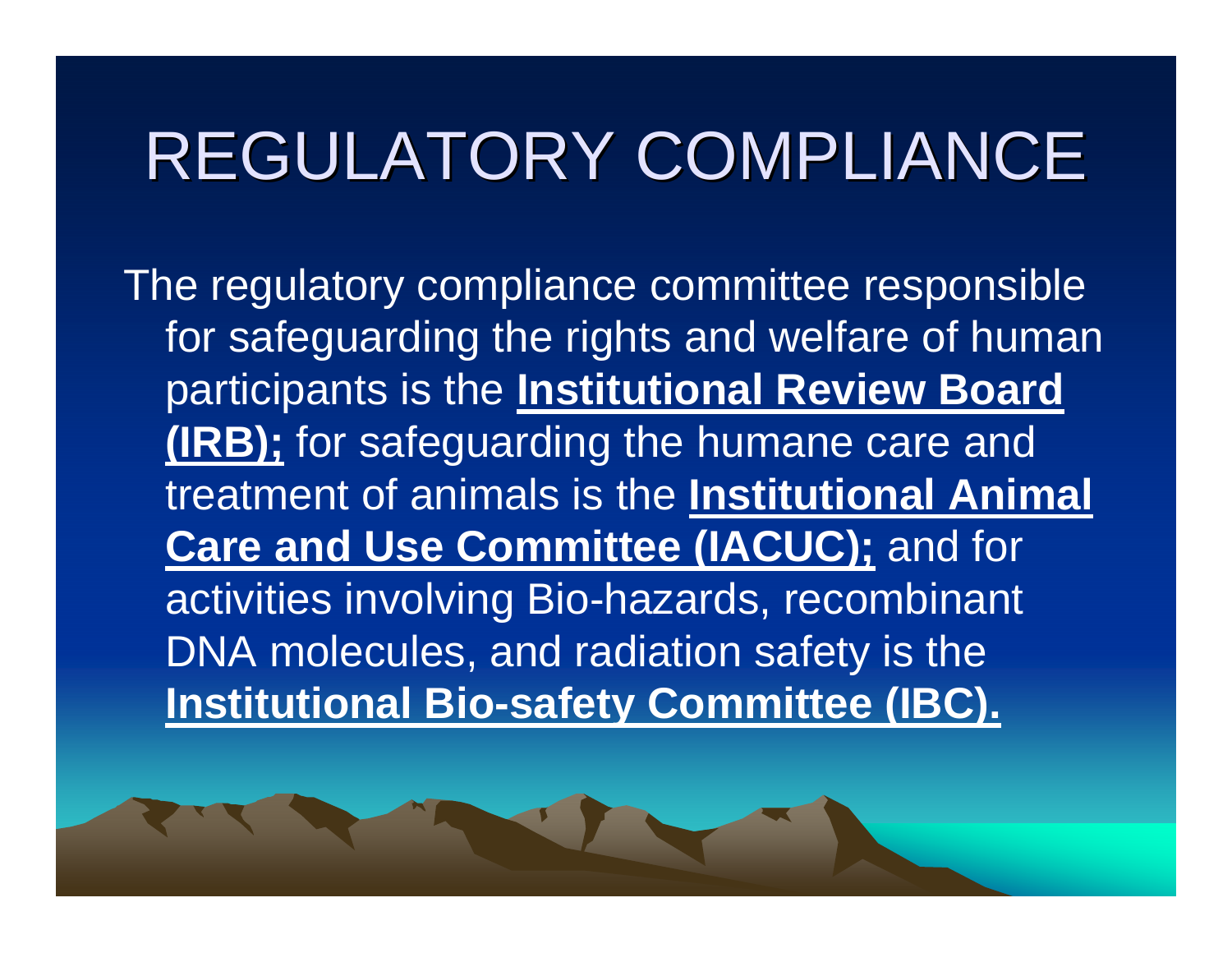### HUMAN SUBJECTS

**A frequently asked question - is the activity human subject research?**

• **Research is human subject research** when a living individual provides data through intervention or interaction with an investigator or the investigator is provided identifiable private information about an individual.

> **Intervention** includes physical/psychological procedures, manipulations of the subject, or manipulations of the subject's environment for research purposes.

> **Interaction** includes communication between the investigator and the subject. This includes face-to-face, mail, and phone interaction as well as any other mode of communication.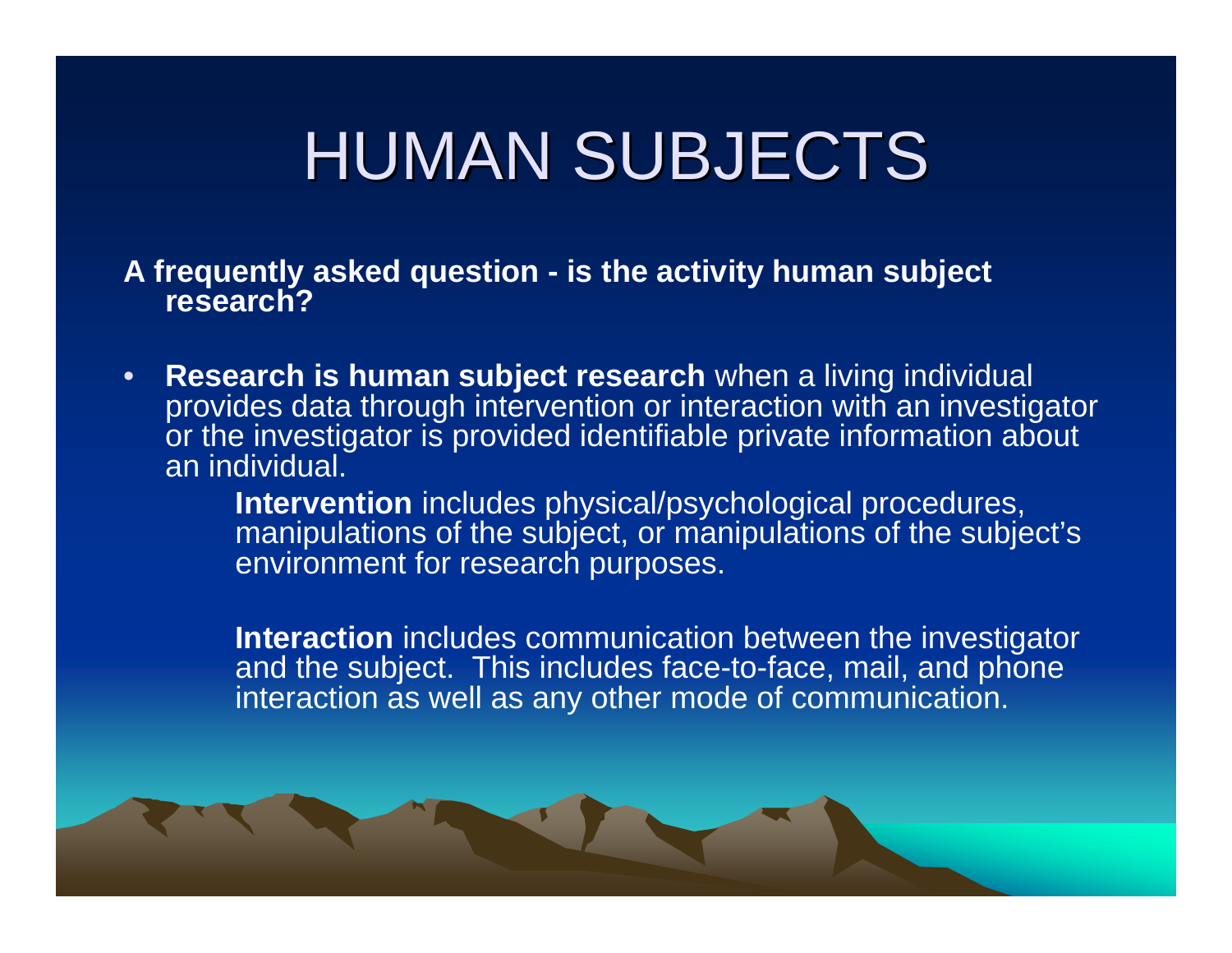### **HUMAN SUBJECTS**

• **An institution becomes engaged in human subject's research** when its employees or agents intervene or interact with living individuals for research purposes or obtain individually identifiable private information for research purposes.

Human Subjects research is the MOST COMMON research type conducted at PVAMU and originates primarily from the Colleges of Education and Juvenile Justice and Psychology.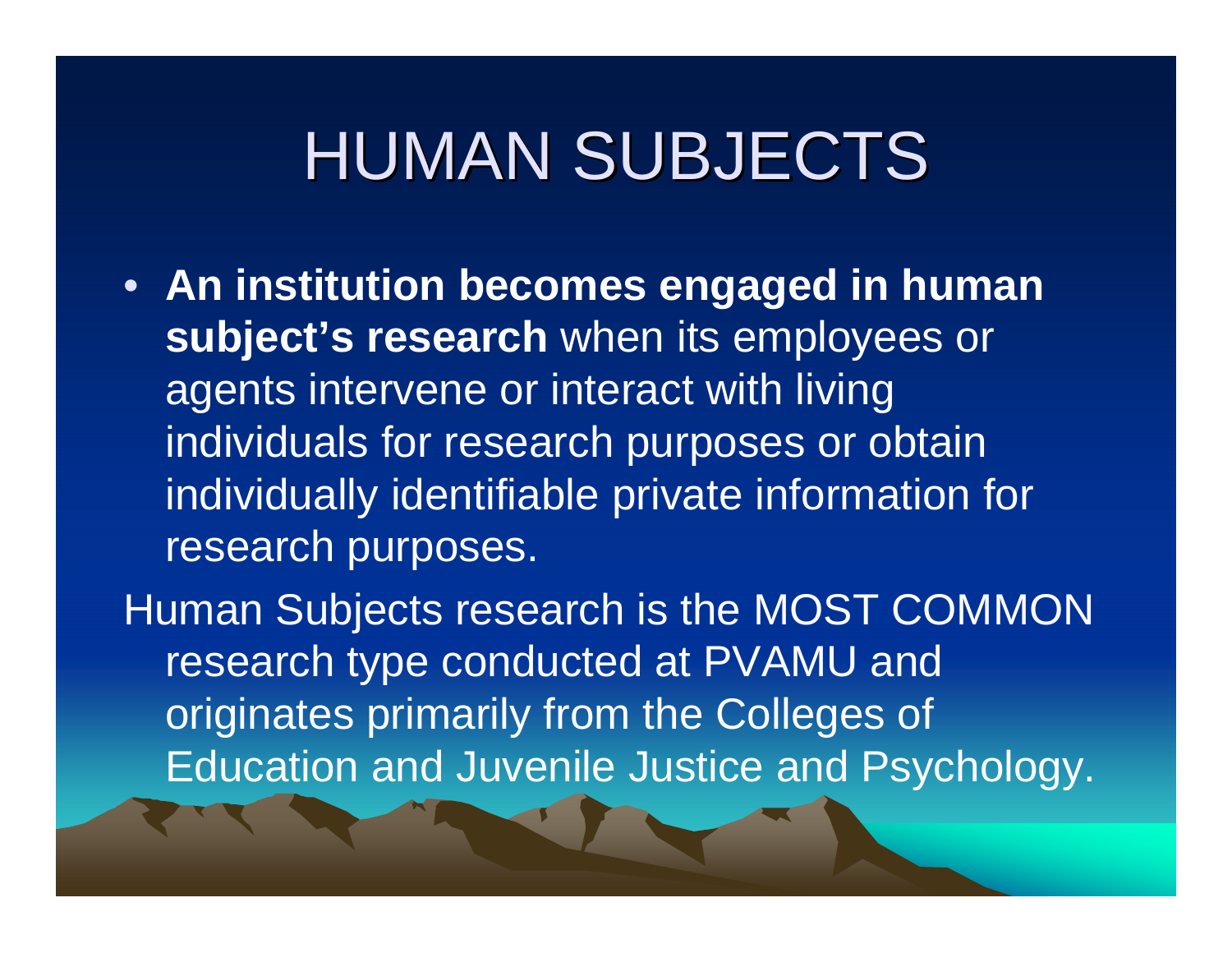# **HUMAN SUBJECTS**

#### INFORMED CONSENT

- When human subjects are involved in research, they must receive **Informed consent** which tells the potential subjects about the key facts of a research study and what their participation will involve.
- The human subjects in the study must participate willingly, after having been adequately informed about the research.
- Consent must be clearly written and understandable to subjects. Scientific, technical, and medical terms must be defined.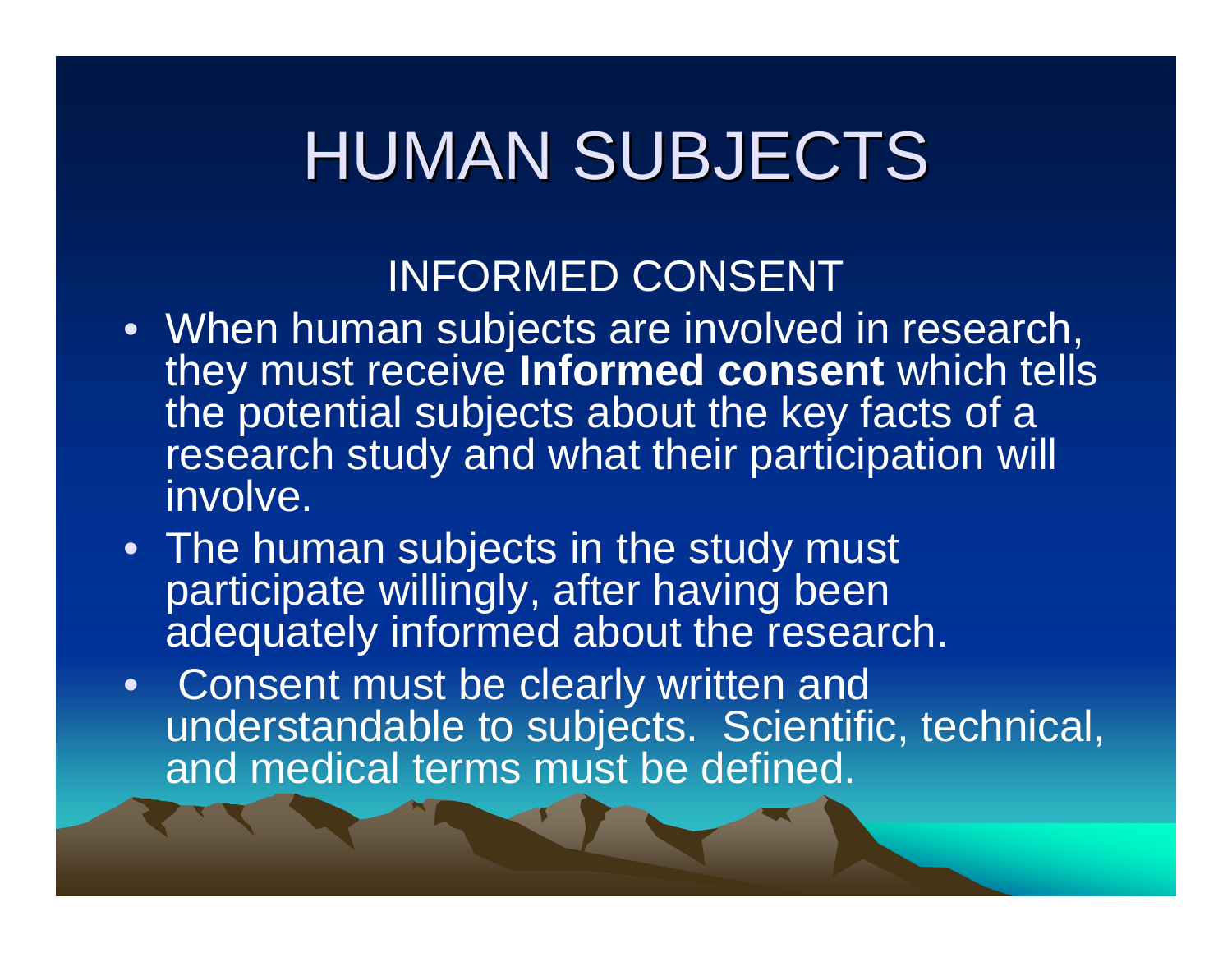**RESEARCH REGULATORY COMPLIANCE REQUIREMENTS**

• Research Regulatory Compliance guidelines apply to ALL university research, teaching or service activities.

#### **The Institutional Review Board (IRB) governs Human Participation in research.**

• All University research, including sponsored projects or programs and service projects/service learning activities and/or continuing education, involving human participants [a living individual about whom an investigator (whether professional or student) conducting research obtains (1) data through intervention or interaction with the individual, or (2) identifiable private information] must adhere to prescribed procedures designed to safeguard their rights and welfare.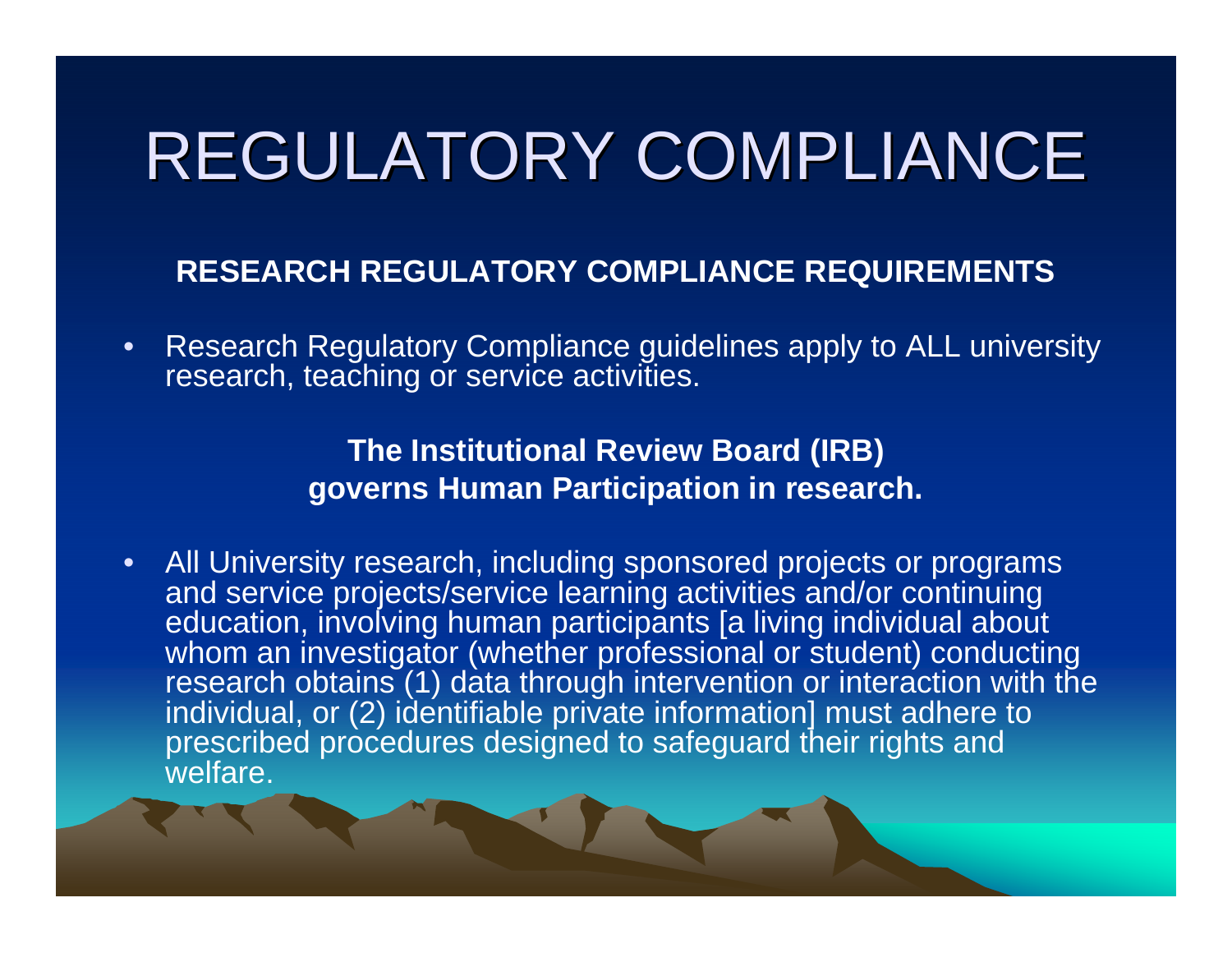#### COLLEGE OF EDUCATION RESEARCH RELATED COURSES

(2008 – 2010 GRADUATE CATALOG)

- ADMN 5013, Educational Administration Theory, Practice and Research
- ADMN 5063, Problems in Educational Administration
- $\bullet$  ADMN 5083, Special Topics in Educational Administration
- ADMN 5093, Educational Statistics
- •ADMN 5163, Research
- • CUIN 5023, Strategies for Planning and Assessing **Instruction**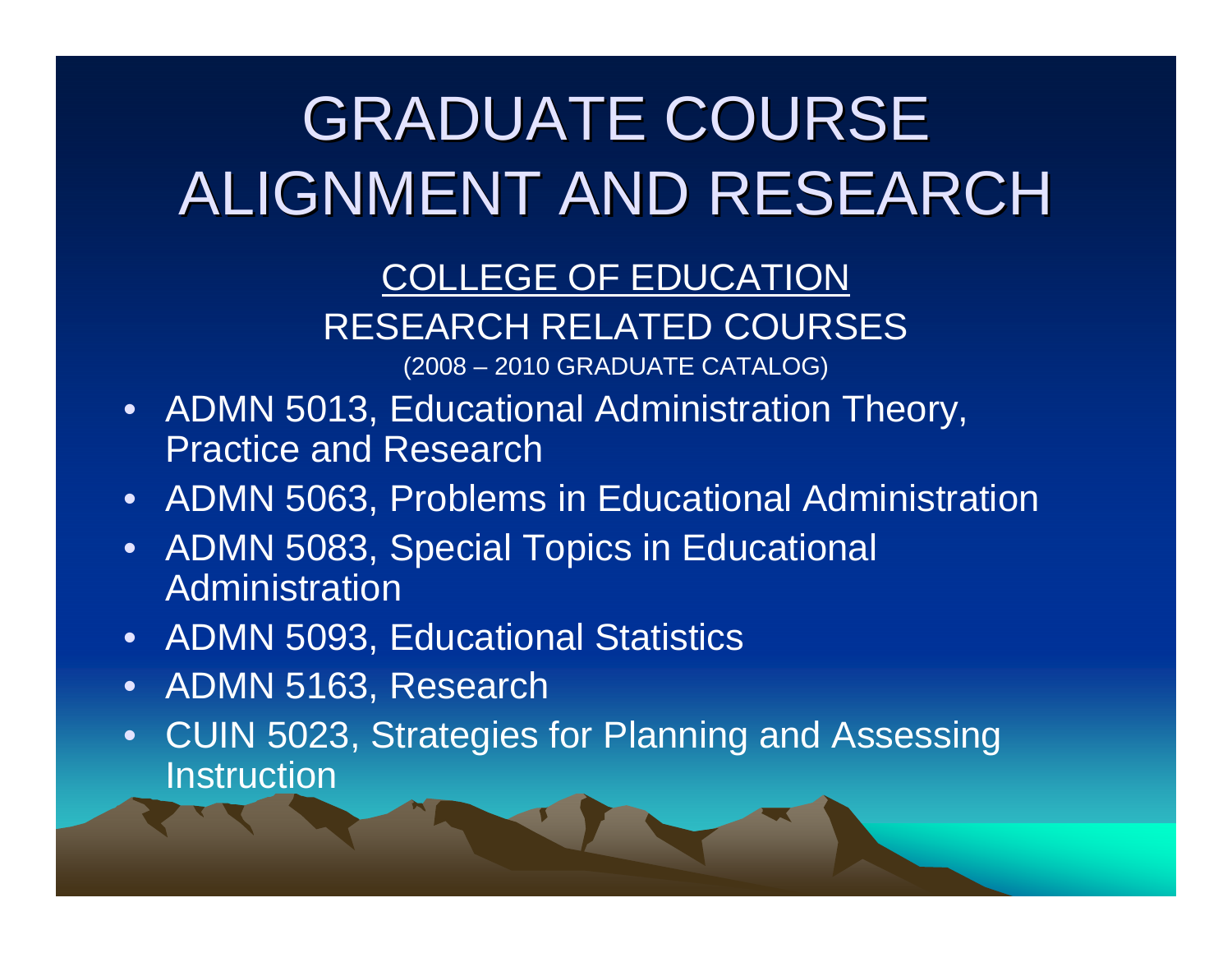#### COLLEGE OF EDUCATION RESEARCH RELATED COURSES

(2008 – 2010 GRADUATE CATALOG)

- CUIN 5033, Research-Based Methods for Classroom Instruction and Management
- •CURR 5503, Curriculum Evaluation
- •CNSL 5123, Appraisal Techniques
- •CNSL 5163, Research
- $\bullet$  ECED 5333, Assessment Techniques in Early Childhood **Education**
- •EDFN 5103, Foundations in Educational Research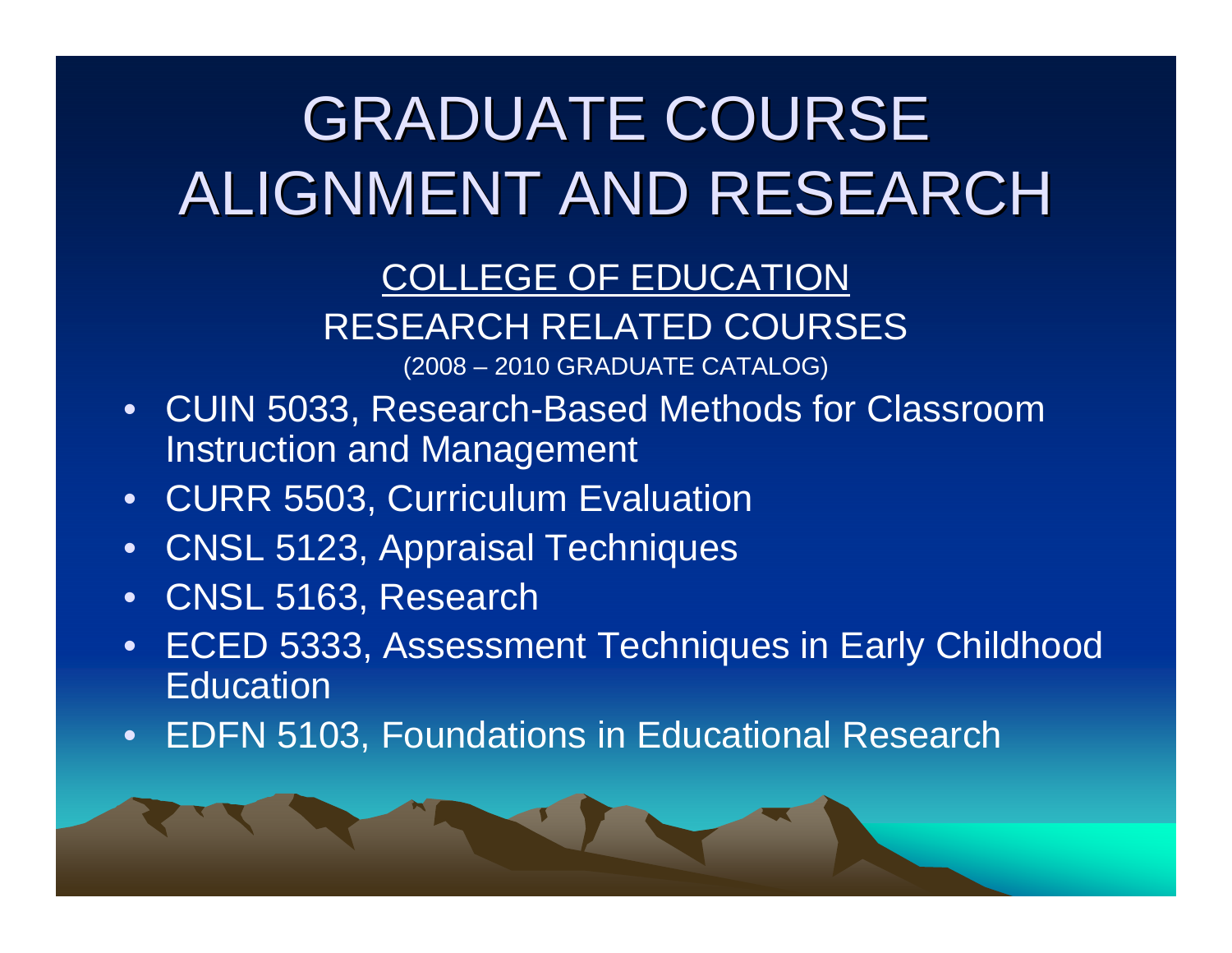#### COLLEGE OF EDUCATION RESEARCH RELATED COURSES

(2008 – 2010 GRADUATE CATALOG)

- •EDFN 5143, Advanced Educational Statistics
- •EDFN 5903, Thesis Research
- •EDFN 5923, Master's Seminar
- •EDUL 7103, Research and Evaluation
- •EDUL 7333, Grant Writing
- •EDUL 7603, Quantitative Research Design and Analysis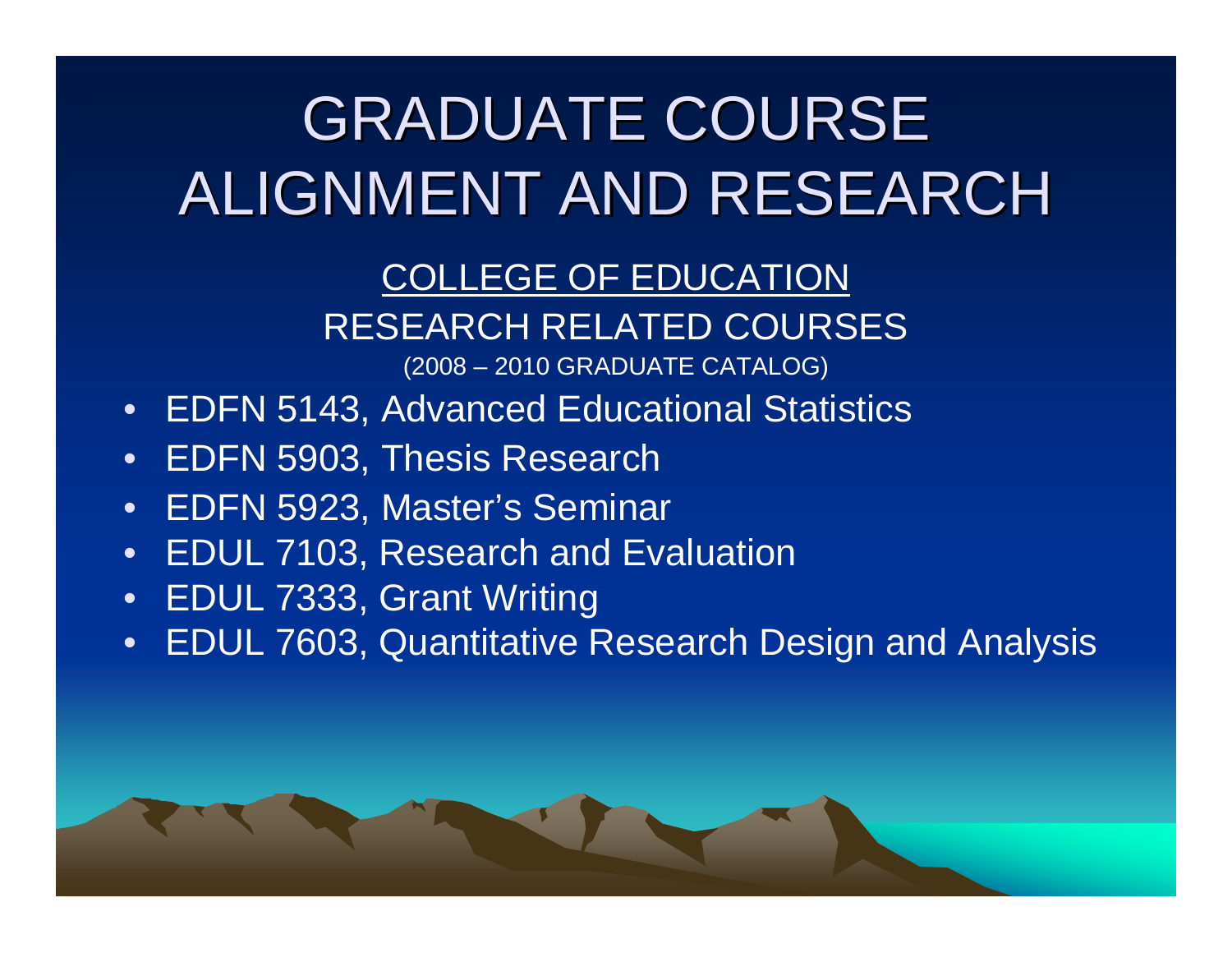COLLEGE OF EDUCATION RESEARCH RELATED COURSES 2008 – 2010 GRADUATE CATALOG

- •EDUL 7613, Qualitative Research
- •EDUL 7623, Advanced Research
- •EDUL 8003, Dissertation
- •EDUL 8013, Dissertation Seminar
- •PHED 5303, Tests and Measurement
- •SPED 5353, Individual Testing of the Exceptional Child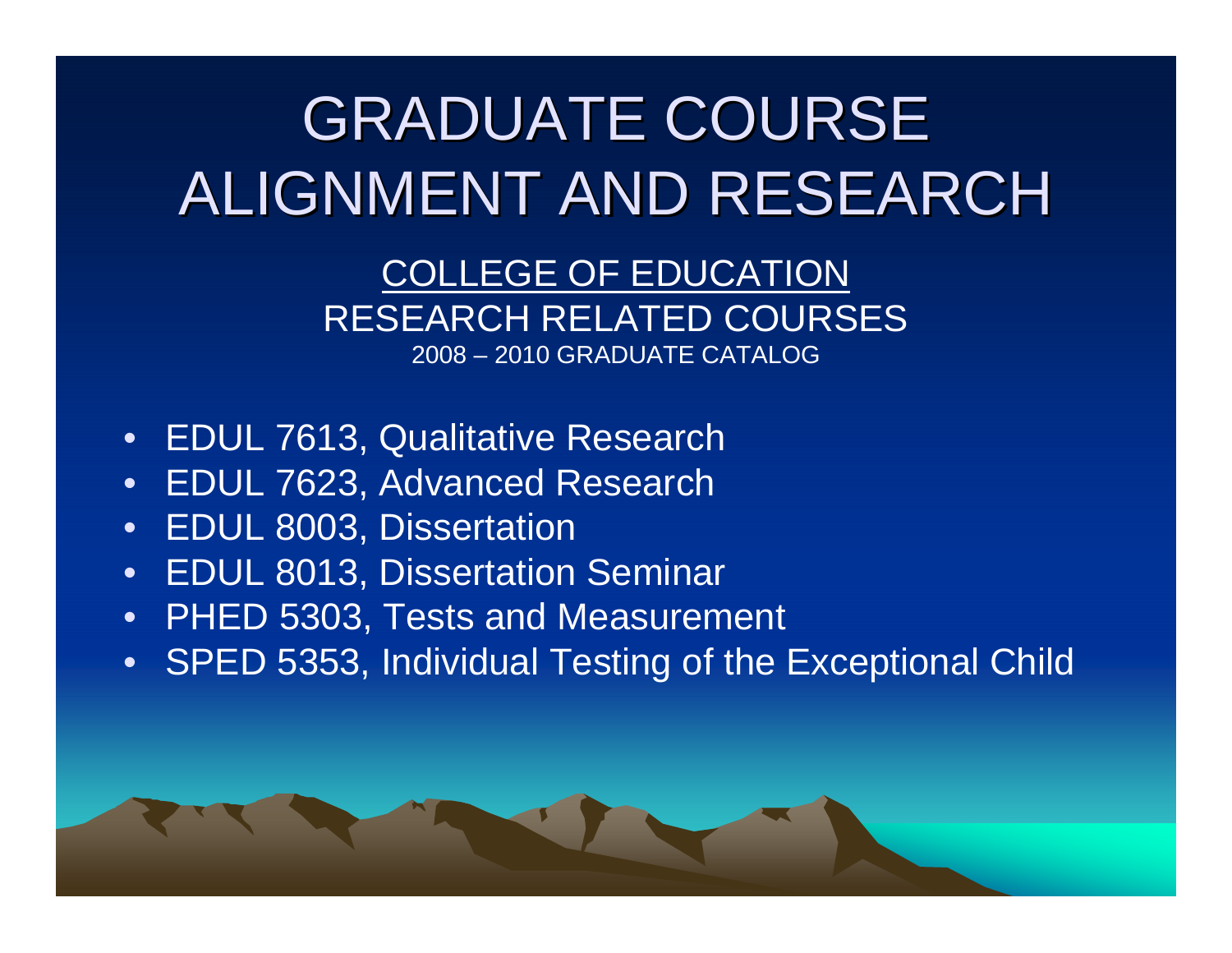- CPSY 7813, Assessment and Testing
- $\bullet$ CPSY 7883, Psychopathology
- •CPSY 7943, Advanced Research Methods I
- •CPSY 8913, Dissertation I
- •CPSY 8923, Dissertation II
- •CPSY 8933, Dissertation III
- $\bullet$ CPSY 8943, Dissertation IV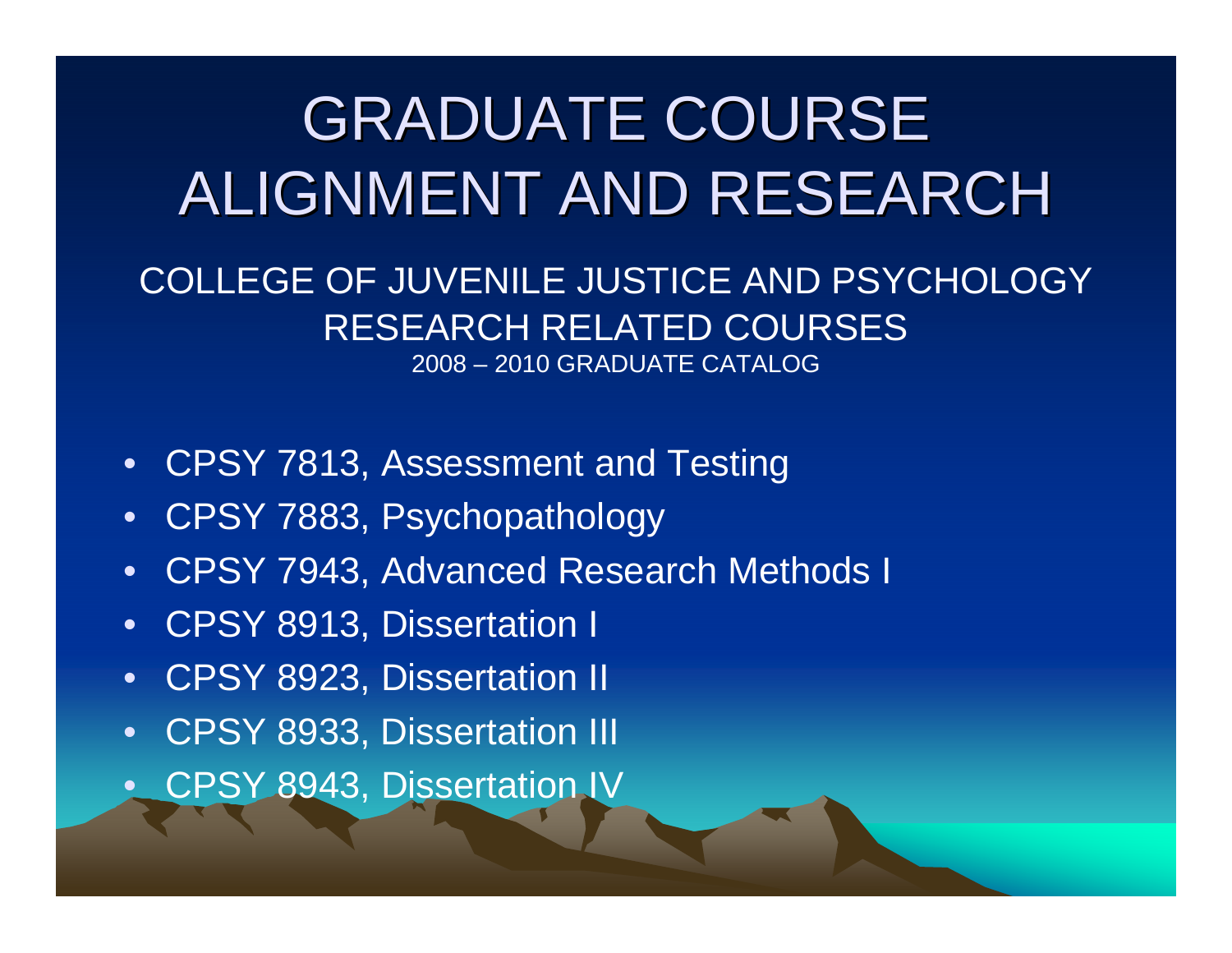- JJUS 5943, Research Methods
- •JJUS 5986, Thesis
- •JJUS 7623, Seminar in Grant Writing
- $\bullet$ JJUS 7693, Qualitative Methods in Social Sciences
- •JJUS 7943, Advanced Research Methods I
- •JJUS 7953, Advanced Research Methods II
- $\bullet$ JJUS 8913, Dissertation I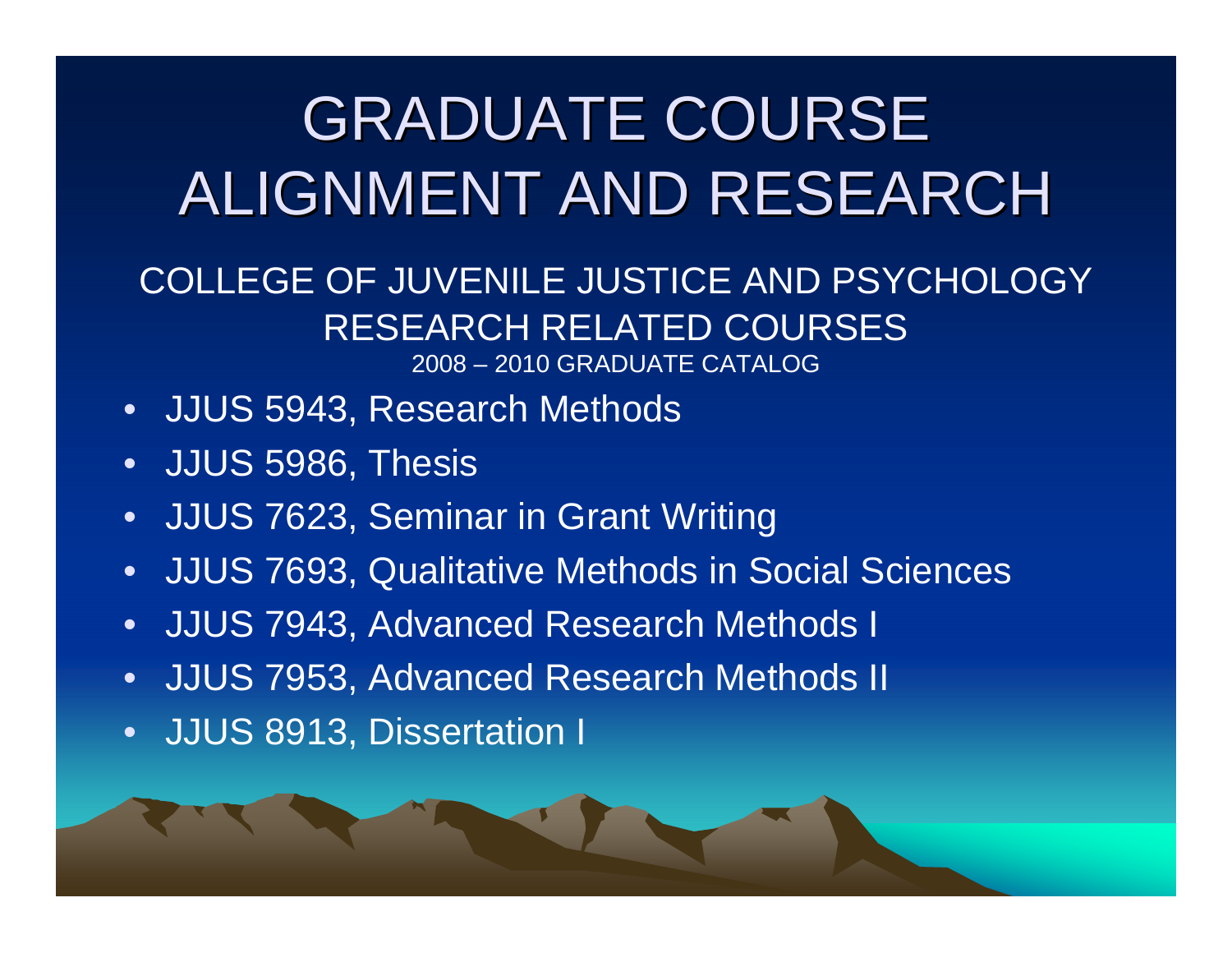- JJUS 8923, Dissertation II
- $\bullet$ JJUS 8933, Dissertation III
- •JJUS 8943, Dissertation IV
- JPSY 5413, Behavior Modification and Learning Theory
- •JPSY 5433, Counseling
- •JPSY 5453, Childhood Psychopathology
- •JPSY 5843, Personality Assessment
- $\bullet$ JPSY 5853, Personality Assessment II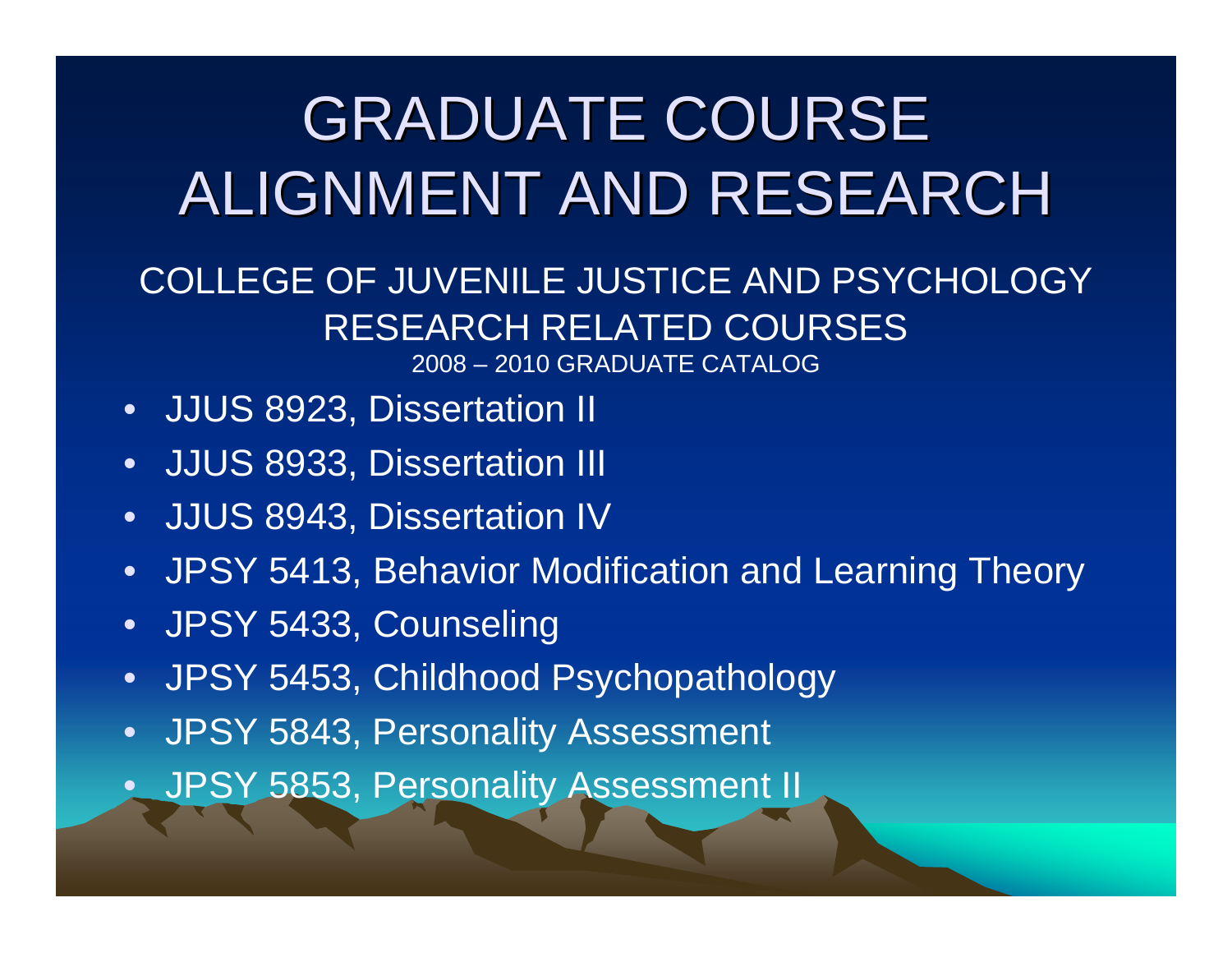- JPSY 5863, Clinical Interviewing
- •JPSY 5943, Research Methods
- $\bullet$ JPSY 5983, Thesis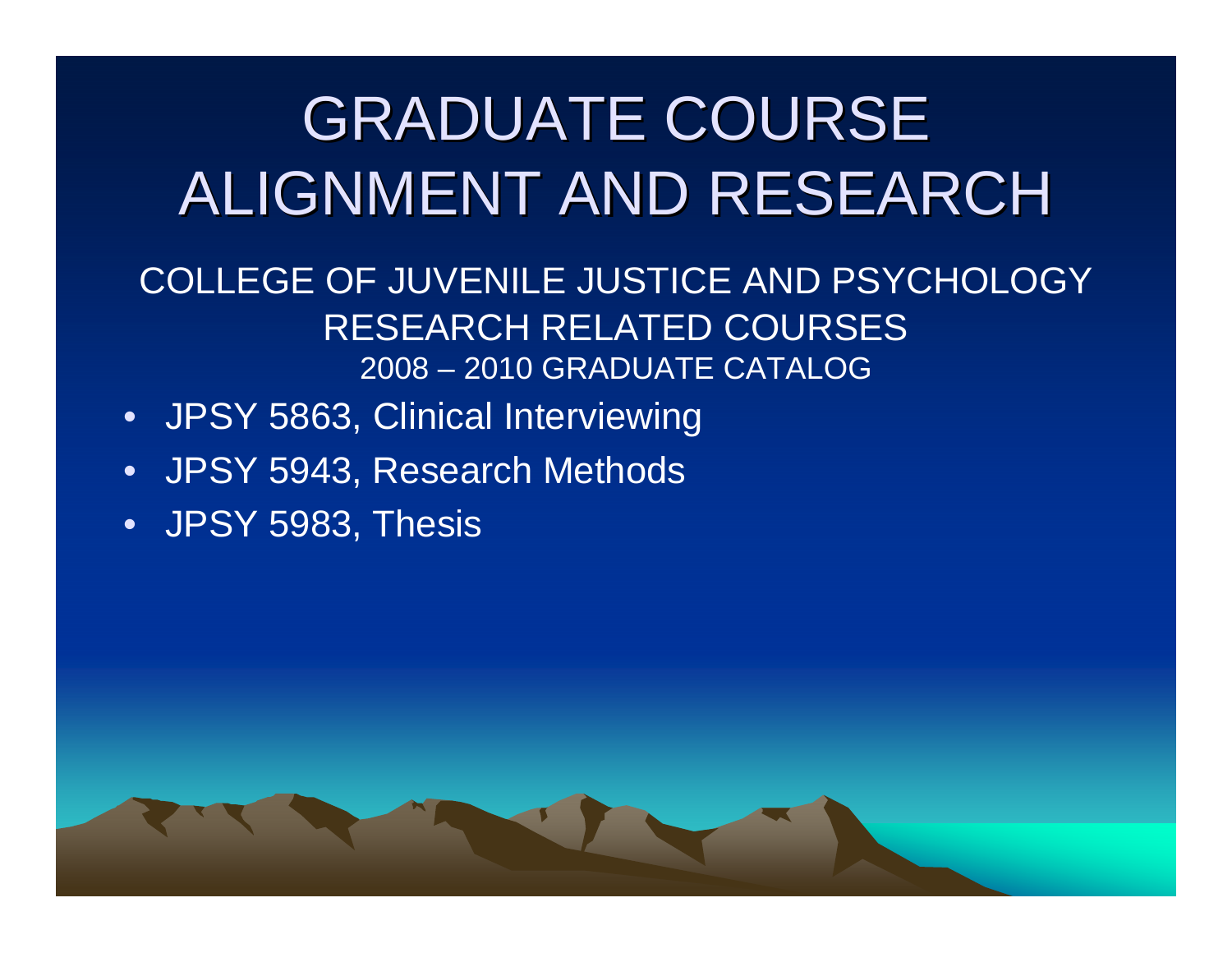**IRB Electronic Training Guidance** 

- • **The federal government has mandated that electronic education be a component of awareness of ethical treatment for human participants.**
- • **On the IRB application there is a question that asks "Have you completed the Human Protections Electronic Training?" To comply with the federal mandate, all investigators (faculty, staff, scientists and students) must provide evidence of completion of this training.**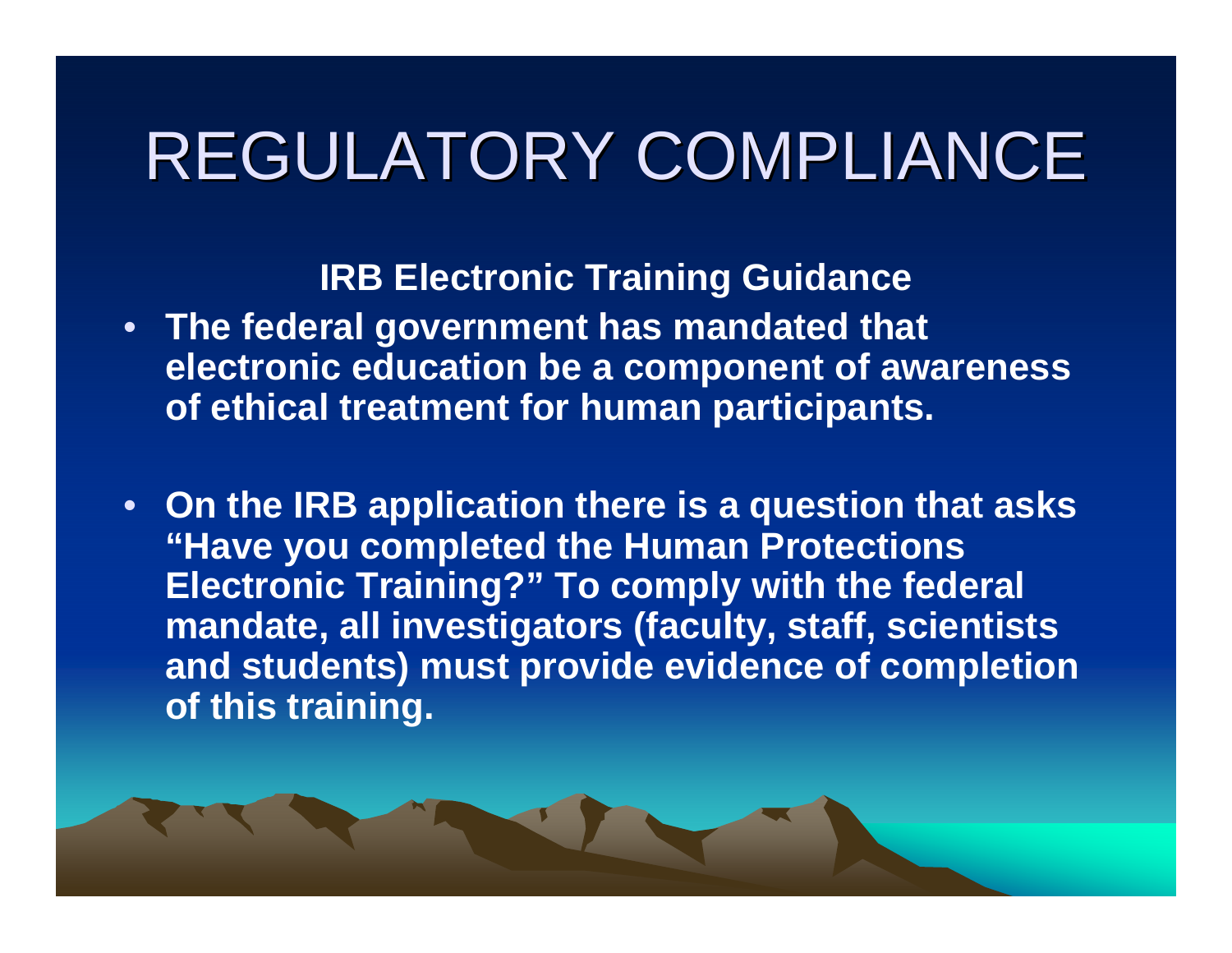- **The recommended site for electronic education is:**
- **CITI at [www.citiprogram.org](http://www.citiprogram.org/)**

**or** 

- NIH Office of Extramural Research at
- $\bullet$ **http://phrp.nihtraining.com/users/login.php**
- If you are entering the course for the first time, you must complete a [registration form](http://phrp.nihtraining.com/users/register.php) to register a new account before proceeding.
- Registration is free.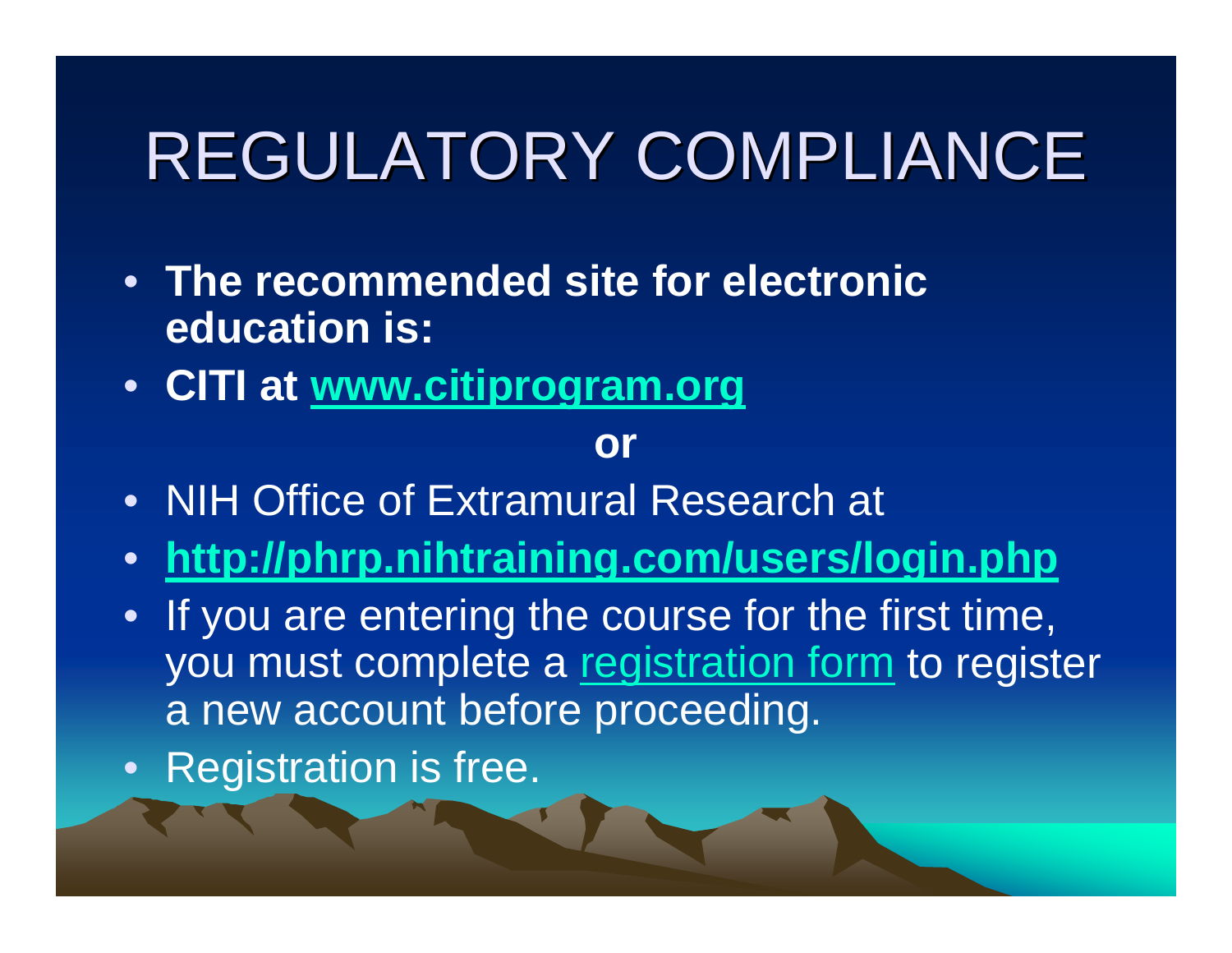# REGULATORY COMPLIANCE

• **Upon completion of the modules, this electronic training generates a certificate that may be sent electronically or via local mail to the Research Regulatory Compliance Office. To establish your record through e-mail contact [mcshelton@pvamu.edu](mailto:mcshelton@pvamu.edu) for guidance.**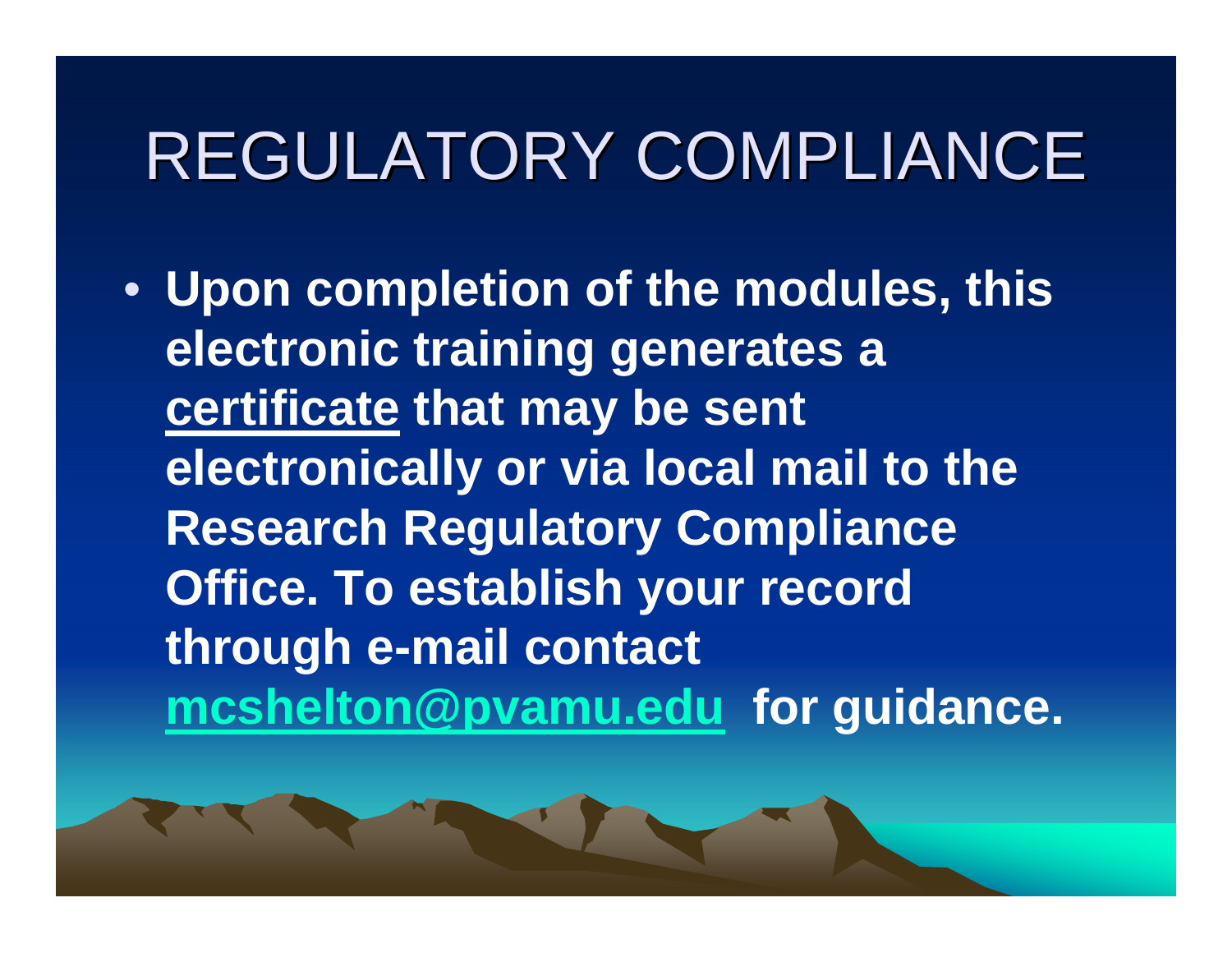#### RESEARCH

- A systematic investigation, including research development, testing, and evaluation, designed to develop or contribute to generalizable knowledge.
- Activities which meet this definition constitute research for purposes of this policy, whether or not they are conducted or supported under a program which is considered research or for other purposes.
- Some demonstration and service programs may include research activities.

(TITLE 45, CODE OF FEDERAL REGULATIONS, PART 46.102).